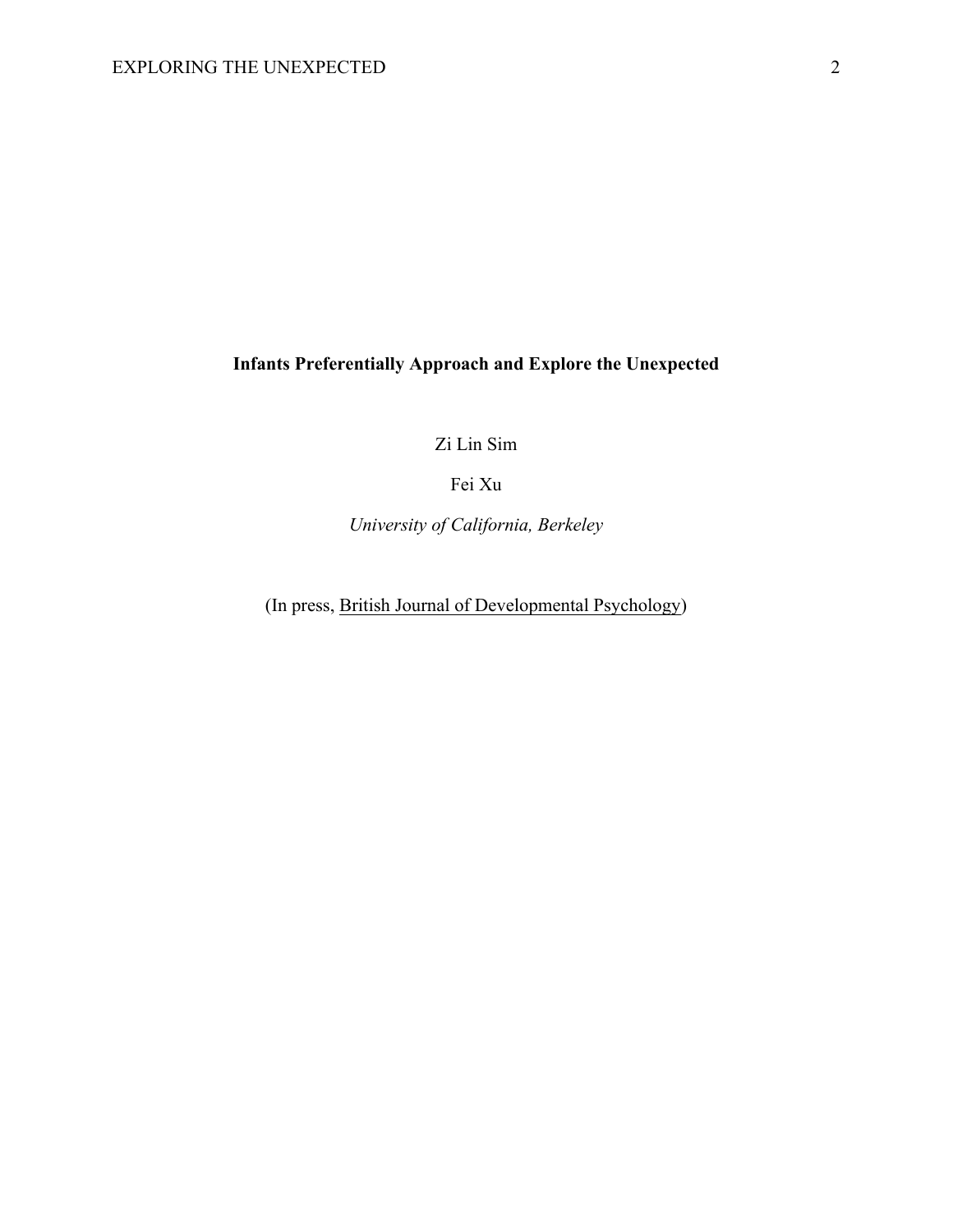## **Abstract**

Looking time experiments based on the violation-of-expectation (VOE) method have consistently demonstrated that infants look longer when their expectations are violated. However, it remains an open question whether similar effects will be observed in infants' approach behaviors. Specifically, do infants selectively approach and explore sources that violate their expectations? In the present study, we address this question by examining how infants' looking times are related to their approach and exploration behaviors. Using a traditional VOE method and a crawling paradigm, we demonstrate a strong correspondence between looking time and approach behaviors, which indicates that 13-month-old infants preferentially explore sources of unexpected events. Such spontaneous exploration may provide learning opportunities and allow infants to play an active role in driving their own development.

*Keywords:* looking time, expectancy violation, exploration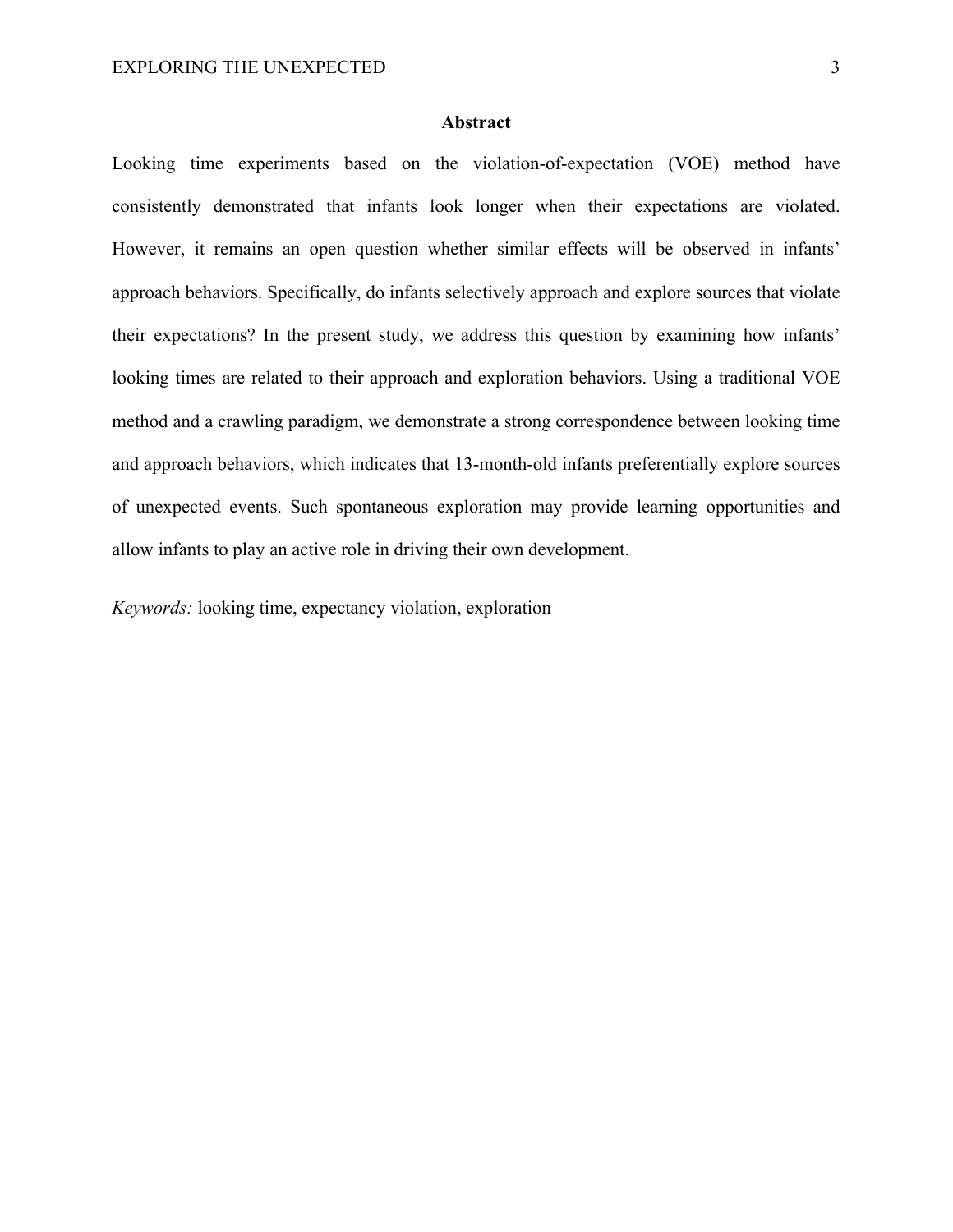Infants Preferentially Approach and Explore the Unexpected

Over the last few decades, looking time experiments based on the violation-ofexpectation (VOE) method have revealed infants' extant knowledge in a variety of domains, such as their physical knowledge (e.g. Baillargeon, Spelke, & Wasserman, 1985; Baillargeon, 2008; Spelke, Breinlinger, Macomber, & Jacobson, 1992), numerical knowledge (e.g. Mccrink & Wynn, 2015; Wynn, 1992), statistical and probabilistic intuitions (e.g. Fiser & Aslin, 2002; Kirkham, Slemmer, & Johnson, 2002; Téglás, Girotto, Gonzalez, & Bonatti, 2007; Xu & Garcia, 2008), and theory of mind (e.g. Gergely, Nádasdy, Csibra, & Bíró, 1995; Onishi & Baillargeon, 2005). Such studies have consistently demonstrated that infants look longer when their expectations are violated, but it remains an open question whether similar effects will be observed in infants' approach behaviors. Specifically, do infants selectively approach and explore sources that violate their expectations?

We hypothesize that infants will do so, as unexpected events are great opportunities for learning since the world is behaving differently from one's representation of it. Learners may thus seek new information that will allow them to possibly revise their beliefs (Griffiths  $\&$ Tenenbaum, 2007; Leslie, 2004). There is some evidence supporting this hypothesis: in a recent study, researchers demonstrated that 11-month-olds, who were presented with two objects within their reach on their high-chair tray, preferentially explored the object involved in a prior event that violated their "core" physical expectations, over a novel object (Stahl & Feigenson, 2015). In the current study, we contend that this selectivity is not limited to events that violate expectations drawn from core knowledge (Carey, 2009; Izard, Sann, Spelke, & Streri, 2009; Spelke et al., 1992). Expectancy violations involving other types of knowledge can similarly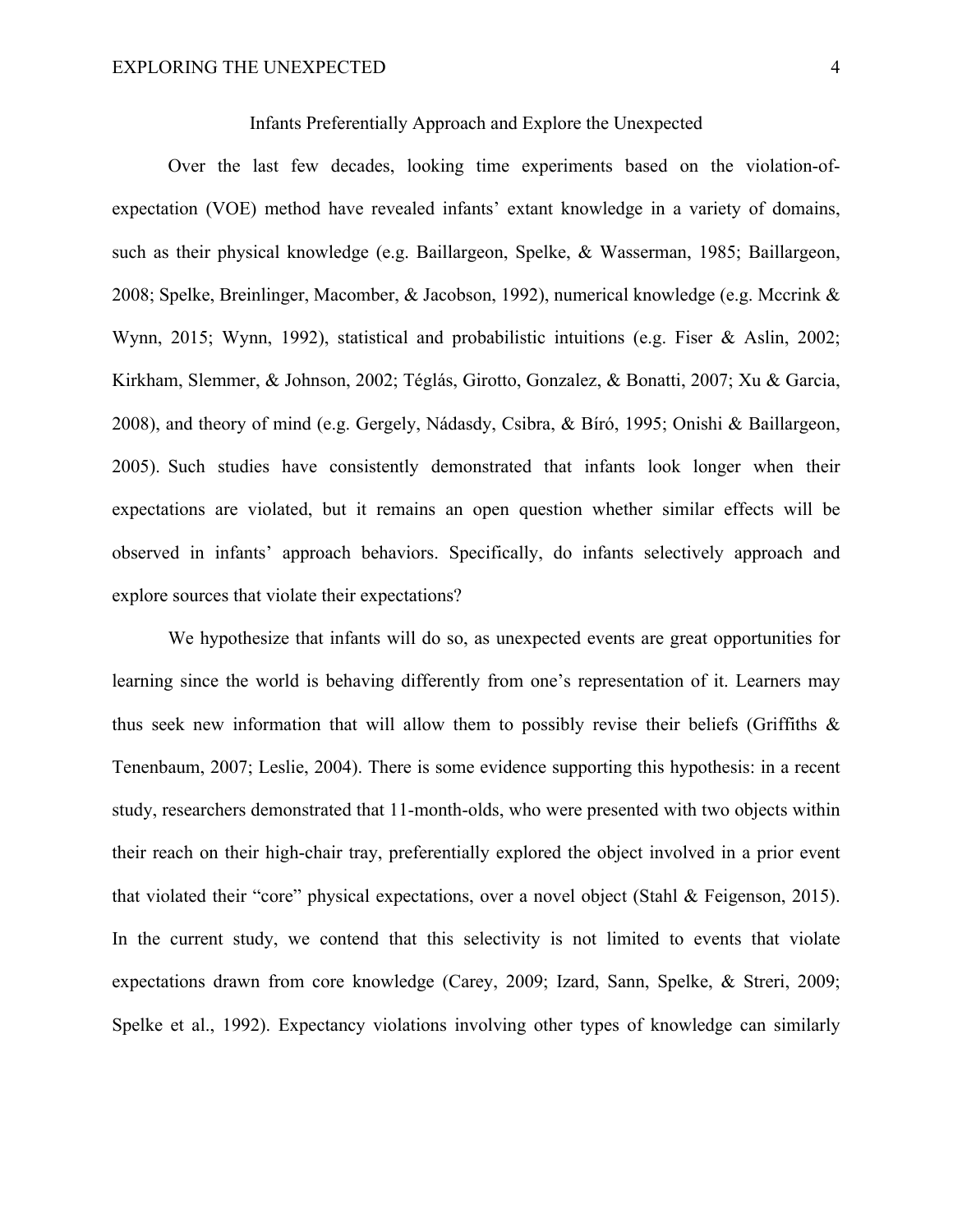influence an infant's subsequent exploration. Furthermore, the events do not have to be *impossible*; events that are *improbable* may also result in similar effects on exploration.

Consider the example of watching a sequence of die rolls. When a six-sided die is shown to roll a sequence of "1, 1, 1, 1", we find this sequence to be more unexpected than when a sequence of "2, 4, 3, 6" is rolled. This reflects our intuition that the former seems like a coincidence – it provides better support for a set of alternative theories (e.g. the die is loaded; or the die has more than a single face showing 1), as compared to the currently favored theory of a fair die (see Griffiths & Tenenbaum (2007) and Sim & Xu (2013) for further discussion). Likewise, we are more inclined towards examining a die for oddities when it produces the former sequence of die rolls, rather than the latter sequence. It thus appears that selectivity in exploration is not limited to having observed an impossible event—it is, after all, possible to obtain the sequence "1, 1, 1, 1" purely by chance.

In the current study, we thus designed a set of events analogous to sequences of die rolls. Infants were familiarized to a box containing 6 different-colored balls. They subsequently saw two sequences generated by random sampling with replacement: a *variable sequence*, in which a different-colored ball fell out of the box over 4 tosses (e.g. blue-green-red-yellow), and a *uniform sequence*, in which the same-colored ball fell out each time (e.g. yellow-yellow-yellow-yellow). Using this set of contrasting events, we conducted two experiments to investigate whether infants preferentially approach sources of unexpected events. More specifically, we hypothesized that like adults, infants would consider the uniform sequence to be more unexpected than the variable sequence, and they would preferentially explore a box that generated the uniform sequence over a box that generated the variable sequence.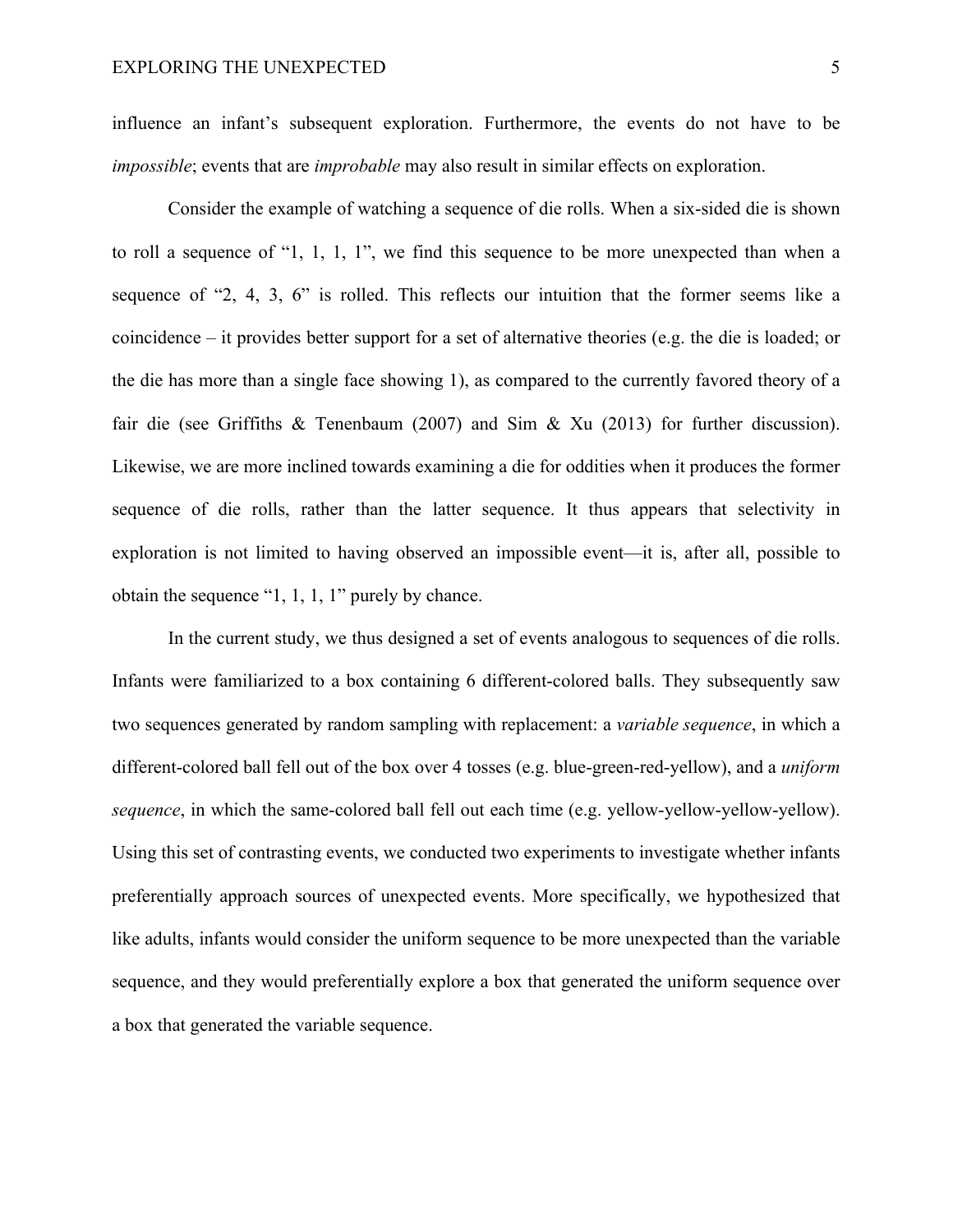Given the complexity of these looking time displays, as well as previous research that has shown success with 10- to 14-month-olds using a crawling/choice paradigm (Cheries, Mitroff, Wynn, & Scholl, 2008; Denison & Xu, 2010; Feigenson, Carey, & Hauser, 2002), we chose to test 12- and 13-month-old infants in the current study. In Experiment 1, we used the traditional VOE method to first establish that under conditions of random sampling, 12- and 13-month-old infants consider the uniform sequence to be more unexpected than the variable sequence. In Experiment 2, we examined whether the selectivity observed in looking time will be similarly observed in infants' crawling/choice behavior, which may be more reflective of their real-world behaviors (Hamlin, Wynn, & Bloom, 2008; Hespos & Baillargeon, 2006, 2008; Stahl & Feigenson, 2015).

# **Experiment 1**

#### **Method**

**Participants.** Forty infants (18 males and 22 females,  $M = 12$ ; 27 [months; days],  $R = 12$ ; 3 to 14; 3) were tested. An additional 6 infants were tested but excluded due to fussiness ( $N = 3$ ), parental interference  $(N = 1)$  or experimenter error  $(N = 2)$ .

**Materials.** Balls (7 cm in diameter) of 6 colors (red, purple, blue, green, yellow and orange) were used. There was also a small white box (28 cm x 10 cm x 7.5 cm), a transparent container with an open top (16.5 cm x 7.5 cm x 9 cm), and a large box (30 cm x 26 cm x 21 cm) with a Plexiglas window that displayed the population of balls within it. The large box had two hidden back compartments. From the infants' perspectives, the box appeared as one single unit, filled only with 6 different colored balls. The Plexiglas display window was covered with a fabric curtain.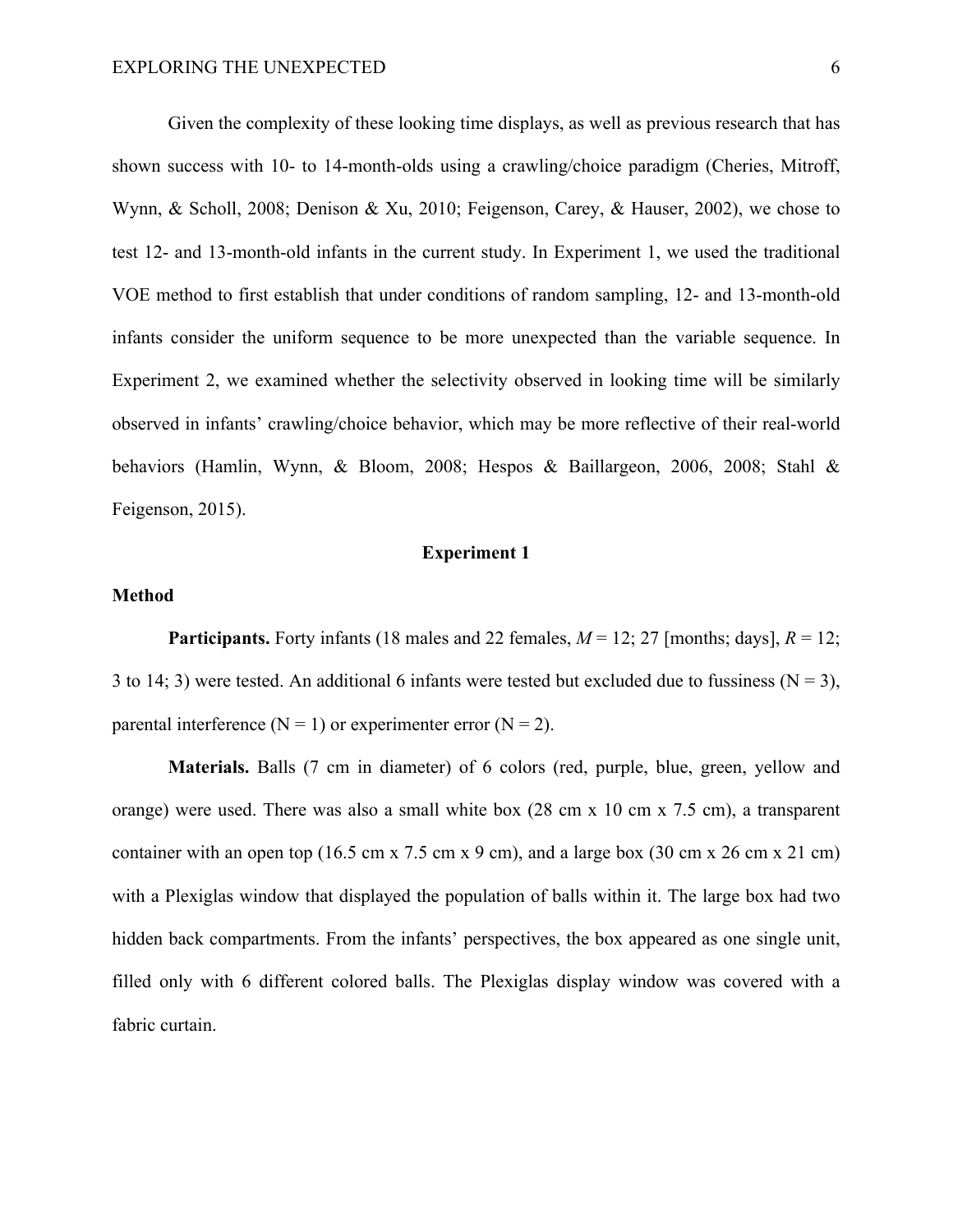**Design and Procedure.** Infants sat in a high chair about 70 cm from a display stage, with their parents sitting next to them while facing the opposite direction. Each infant was randomly assigned to a Sampling condition or a Control condition. In the former, the experimenter tilted the large box to toss out sequences of balls. In the latter, the experimenter pulled the sequences of balls out of her pocket instead. Both conditions consisted of a Calibration phase, a Free Play phase, a Familiarization phase, and a Test phase.

**Sampling Condition.** To calibrate each infant's looking window, a squeaky toy or keys was used to direct the infant's attention to the outside parameters of the stage. In the subsequent Free Play phase, the infant was shown a white box containing three different colored balls. She was encouraged to play with the balls for approximately 30 seconds.

The Familiarization phase that followed consisted of two trials. To begin each trial, the experimenter placed the large box on the stage and lifted the curtain to reveal a population of 6 different-colored balls. She then shook the box 4 times. While the infant was looking at the stage, the experimenter said "Look, [baby's name], look!" and dropped the back curtain to conceal herself. Upon hearing the second "look," a second observer, who was blind to the infant's assigned condition, began timing looking behavior by viewing a live feed of the infant's face from a video camera that was set up below the stage. The observer used JHAB (R. Casstevens, 2007) to record looking times. Trials ended when the infant looked away for 2 consecutive seconds. These trials familiarized the infants to the population of balls in the large box.

The Test phase consisted of a Uniform trial and a Variable trial. On each test trial, the experimenter placed the large box and the small transparent container on the stage, 8 cm apart. The experimenter then lifted the front curtain of the large box, saying "What's this?" She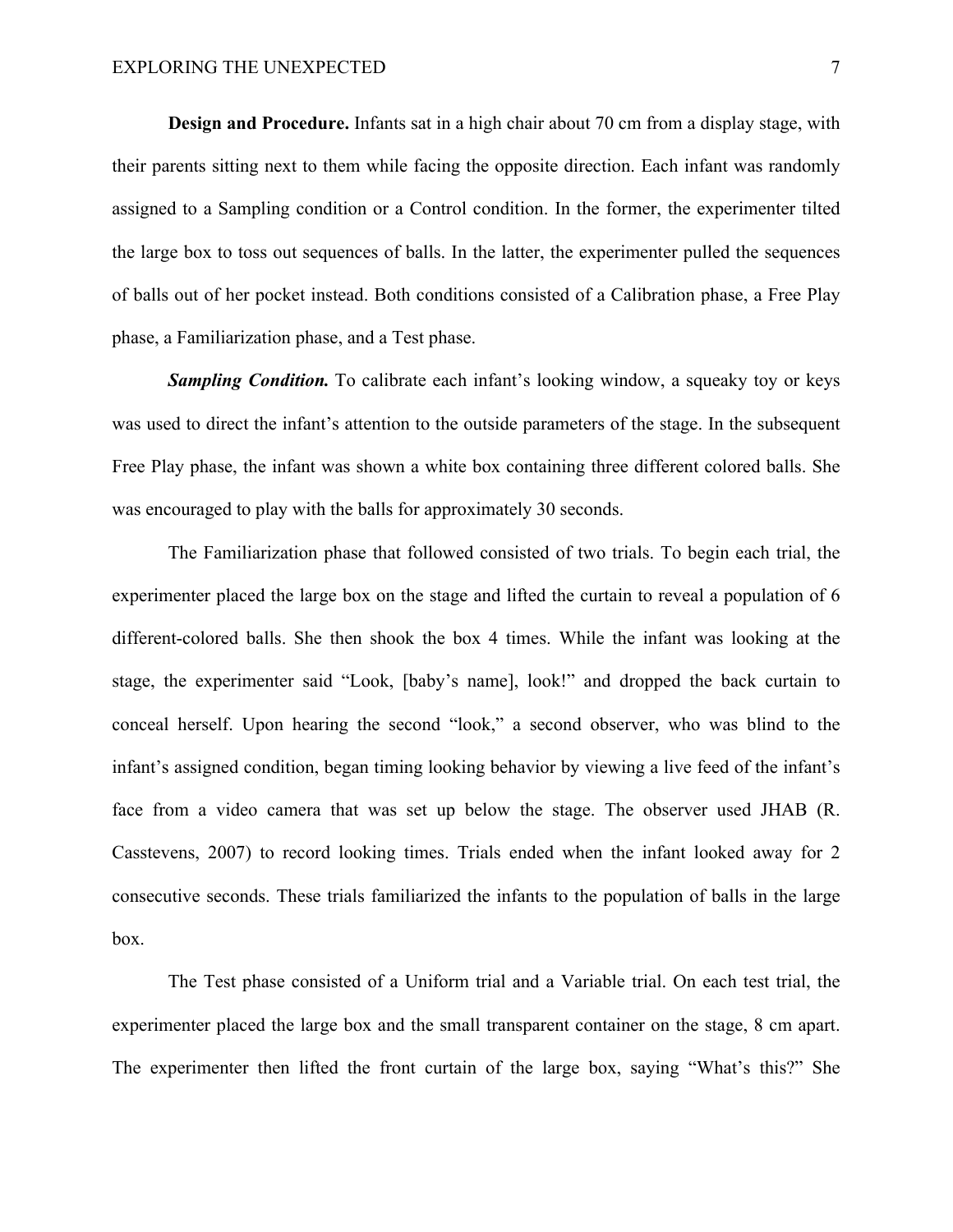lowered her head and directed her eye gaze at the box for 1 second. She then shook it 4 times. After the box was set down, the experimenter lowered the front curtain to conceal the box's contents. Then, the box was tilted to its side, allowing one ball to fall out into the small container. Although it appeared that the ball had been randomly sampled, it actually fell out of the back compartment of the box, which contained balls that had been previously set up. The experimenter then directed her gaze towards the "sampled" ball, saying "Look at that!" After 1 second, the ball was returned into the box. This process of revealing the population, shaking the box and tossing a ball out was repeated 3 more times, to make a total of 4 "sampled" balls. When the 4th ball was tossed out, the experimenter said "Look, [baby's name], look!" and dropped the back curtain of the stage. The observer began timing upon hearing the second "look," and ended the trial after the infant looked away for 2 consecutive seconds.

Each infant participated in a Uniform trial and a Variable trial (Figure 1A). In the Uniform trial, the 4 "sampled" balls were all of the same color, while in the Variable trial, the 4 "sampled" balls were all of a different color. The last ball tossed out in the two trials was always identical. Trial order and the colors of the sampled balls were counterbalanced across infants.

*Control Condition.* The purpose of this condition was to ensure that any differences in looking times found for the Uniform and Variable trial in the Sampling condition was due to the infants observing unexpected vs. expected sequences being generated by a *random sampling process*. As such, the procedure was identical to that in the Sampling condition, except that the balls were drawn out by the experimenter after she looked into the box. Since the experimenter had visual access while sampling from the box, this violates the random sampling assumption: the experimenter could pick and choose which balls she wanted to draw from the population box. This condition thus provided a measure of infants' preferences for the two different sequences of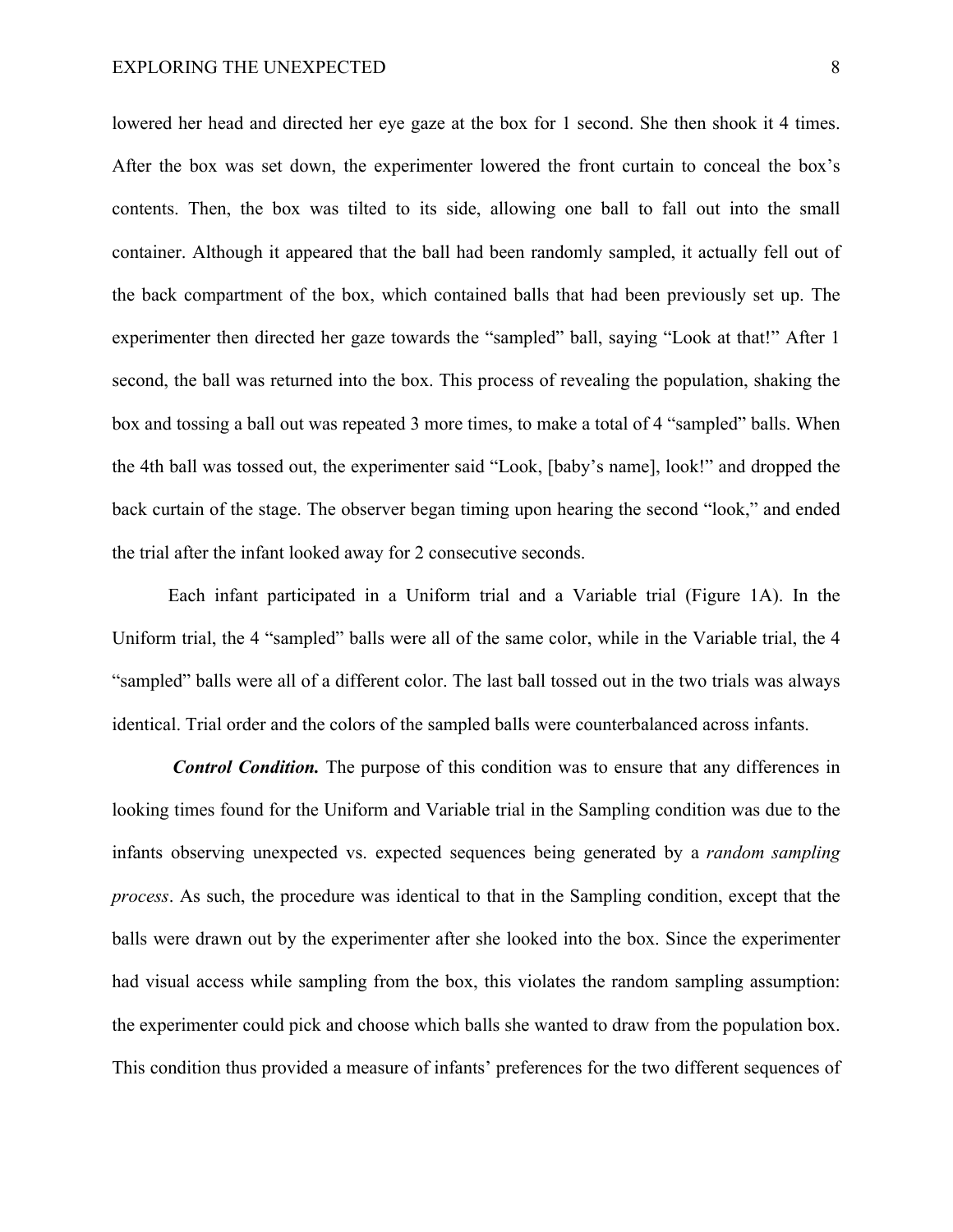balls, Uniform vs. Variable, when the assumption of random sampling does not hold. The Control condition also ensured that any difference found between the looking times for the sequences presented in the Sampling condition was not due to an intrinsic preference for a certain type of sequence.

## **Results**

A second observer coded 50% of the infants' videos offline. Reliability was calculated as the proportion of total time both observers agreed that infants were looking at the displays. Thus, percentage agreement  $= 1 - [(absolute difference in time between original and second$ coder)/original coder]. Interscorer reliability averaged 95%. Preliminary analyses found no effect of gender on looking times. Subsequent analyses were collapsed over this variable.

Looking times for the test trials were analyzed using a 2 x 2 repeated-measures ANOVA with Condition (Sampling vs. Control) as a between-subjects factor and Trial Type (Uniform vs. Variable) as a within-subjects factor. There was a significant interaction between Condition and Trial Type,  $F(1, 38) = 9.48$ ,  $p = .004$ ,  $\eta_p^2 = .20$ . There were no main effects.

We then conducted planned comparisons to examine the effect of Trial Type (Uniform vs. Variable) for each Condition separately (See Figure 2 for mean looking times). In the Sampling condition, infants looked significantly longer in the Uniform trial  $(M = 11.75s, SD =$ 9.90) than the Variable trial  $(M = 9.14s, SD = 8.07)$ ,  $t(19) = 2.64$ ,  $p = .016$ ,  $d = .64$ . A nonparametric Wilcoxon signed-rank test also showed a significant difference in the infants' looking times in the Uniform and Variable trial,  $z = 2.05$ ,  $p = .04$ . Fourteen out of 20 infants in this condition looked longer in the Uniform trial, while the remaining six infants looked longer in the Variable trial.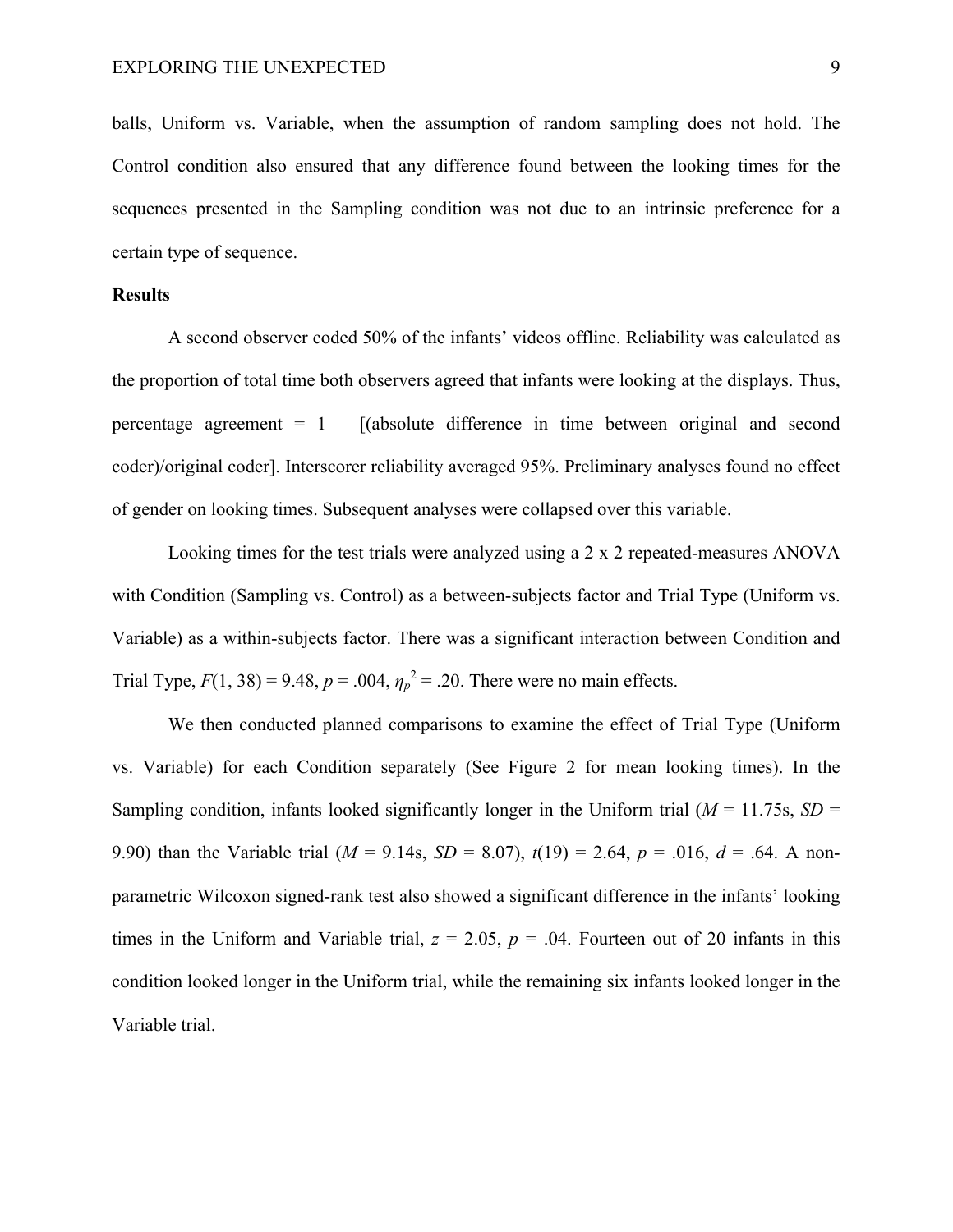In contrast, infants in the Control condition looked significantly longer in the Variable trial ( $M = 15.55s$ ,  $SD = 9.43$ ) than the Uniform trial ( $M = 10.46s$ ,  $SD = 5.09$ ),  $t(11) = 2.21$ ,  $p =$ .039,  $d = 0.52$ . The result from the Wilcoxon signed-rank test was also significant,  $z = 1.98$ ,  $p = 0.99$ . .048. Thirteen out of 20 infants in this condition looked longer in the Variable trial, while the remaining seven infants looked longer in the Uniform trial.

# **Discussion**

In the Sampling condition, infants looked reliably longer when 4 randomly generated balls were all of the same color, rather than of different colors. This pattern was not observed in the Control condition, suggesting that it was the presentation of a random sampling process that led infants to show longer looking times at the Uniform trial in the Sampling condition; infants did not intrinsically prefer sequences of identical balls. Hence, infants' reactions are consistent with those of adults: under random sampling, the uniform sequence is more unexpected than the variable sequence.

# **Experiment 2**

## **Method**

**Participants.** Forty infants (22 males and 18 females,  $M = 13$ ; 4 [months; days],  $R = 12$ ; 14 to 13; 29) were tested. An additional 5 infants were tested but excluded due to parental interference ( $N = 4$ ) or failure to make a choice ( $N = 1$ ).

**Materials.** The materials were identical to those used in Experiment 1, except that there were now two large population boxes (29 cm x 23 cm x 22 cm). The display window of one box was covered with a black fabric curtain, and the other a white one. When the curtains were lifted, both boxes revealed identical populations of 6 different-colored balls.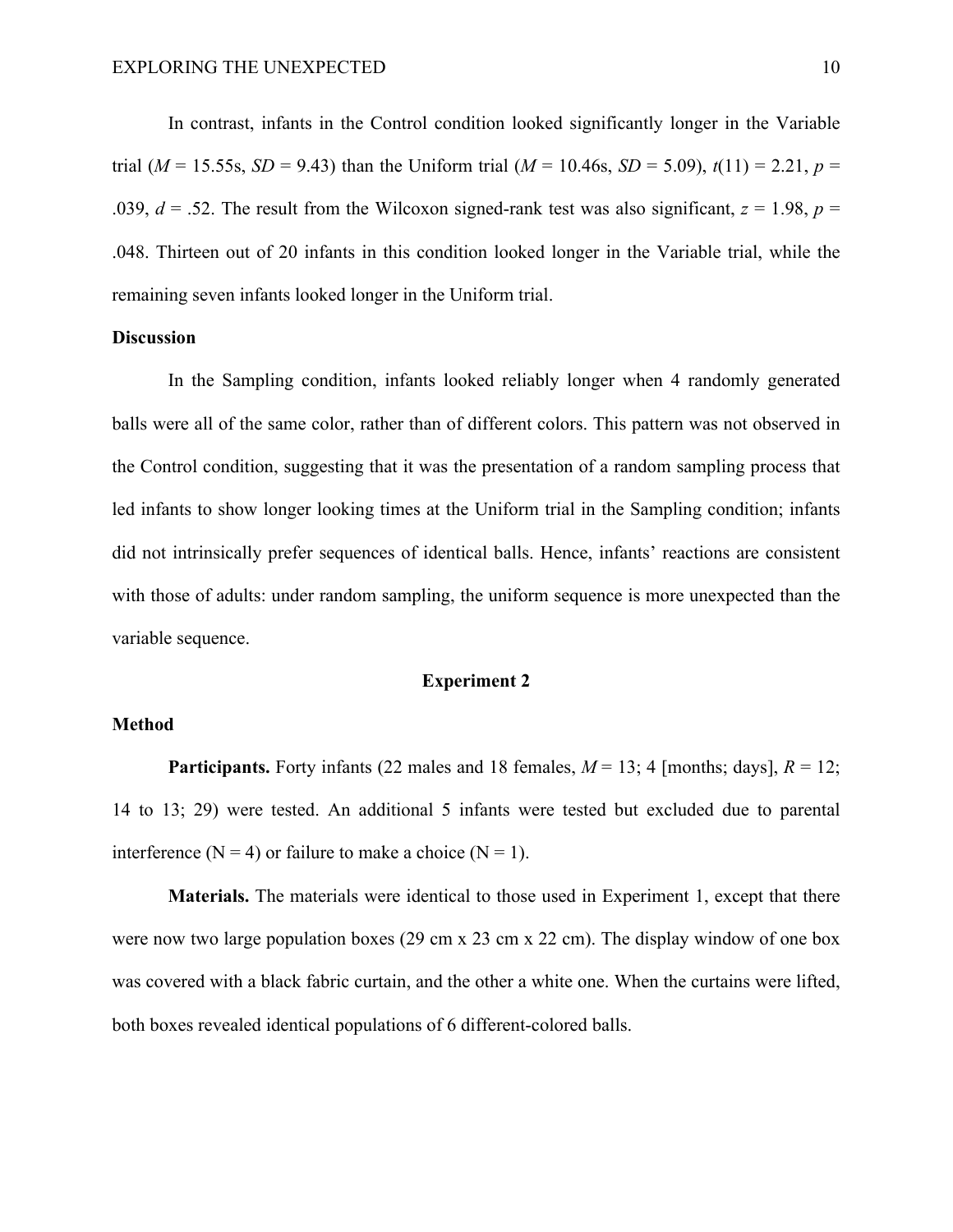**Design and Procedure.** Infants were tested in a forced-choice paradigm. Each infant sat on her parent's lap on the floor facing an elevated display stage approximately 1.2 meters away. The stage was about 75 cm above the ground and the base of the stage was covered with cloth. Parents were instructed to hold on to their infant, and then to set their infant on the floor when they heard the instruction, "Do you want to come and play?" Infants were randomly assigned to a Sampling condition or a Control condition. Both conditions consisted of a Free Play phase, a Demonstration phase, and a Test phase.

*Sampling Condition.* The Free Play phase was identical to that of Experiment 1. To begin the Demonstration phase, the experimenter placed the two large boxes on the stage about 20 cm apart. One of the boxes was randomly assigned to be the Uniform box, which meant that it was set up beforehand to produce a uniform sequence (i.e., 4 same-colored balls), while the other box was assigned to be the Variable box, which meant that it was set up beforehand to produce a variable sequence (i.e., 4 different-colored balls; Figure 1B). Regardless of its assignment, the boxes both appeared to contain 6 different-colored balls from the infant's perspective.

The large box placed on the left side of the stage (infant's view) was always the box with black fabric, and the large box on the right was always the box with white fabric. The experimenter always started the Demonstration phase with the box on the left, but whether this box was the Uniform box or a Variable box was counterbalanced across infants. For half of the infants, the black box on the left was the Uniform box and the white box on the right was the Variable box, and for the other half of the infants, the black box on the left was the Variable box and the white box on the right was the Uniform box.

The experimenter also placed a transparent container in the space between the two boxes. She then drew the infant's attention to the box on the left, saying "What's in this box?" The front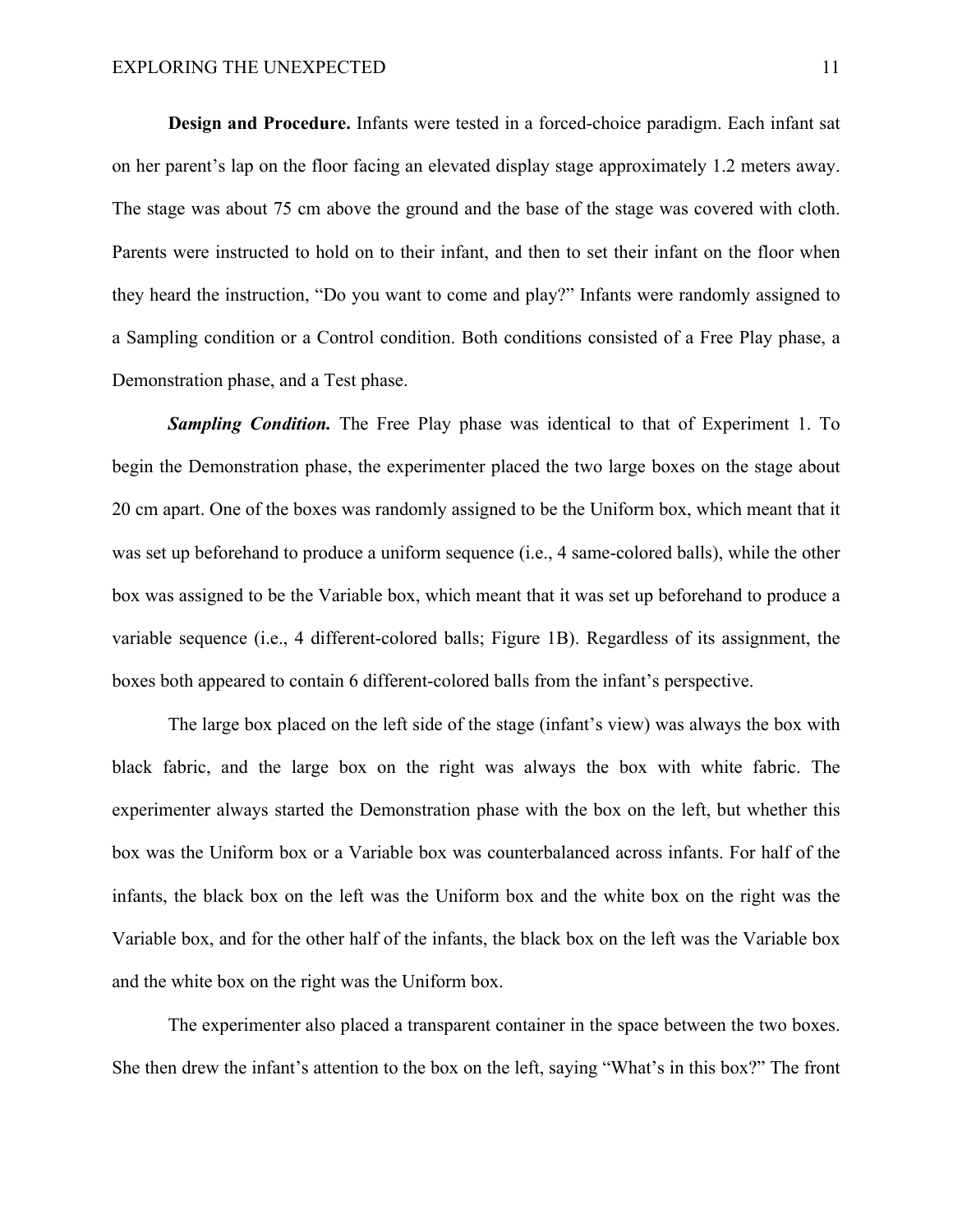curtain of this box was lifted, revealing a population of 6 different-colored balls. The procedure that followed was identical to the test trials in Experiment 1, in which the experimenter seemingly tosses out 4 balls from the box at random, one after another with replacement. The only exception was that the  $4<sup>th</sup>$  ball was returned to the box after 1 second, as looking behaviors were not of interest here. She then pointed to the other box, and said "Let's see what's in this box!" The experimenter then repeated the steps performed on the previous box.

In the test phase, the experimenter always first placed the left box down on the ground to the left side of the stage, and then the right box down on the ground to the right side of the stage. The infant was equidistant from the two boxes, which were each approximately 1 meter away. The experimenter then returned to the center of the stage. After ensuring that the infant was looking directly at her, she said, "Do you want to come and play?" She then discontinued the joint attention with the infant by looking downwards towards the stage. When the infant touched one of the boxes, the experimenter started a timer and the test trial ended after 60 seconds.

If the infant did not touch either of the two boxes after 30 seconds, the experimenter retrieved the two boxes and sat on the floor approximately 60 cm from the infant. Using both hands, the experimenter then brought the two boxes forward simultaneously, keeping each box about 30 cm away from the infant. She repeated the instruction, "Do you want to come and play?" Once again, the experimenter only started a timer when the infant touched one or both of the boxes, and the test trial ended after 60 seconds.

*Control Condition.* The purpose of this condition was to ensure that any differences in the approach and exploration behaviors for the two boxes presented in the Sampling condition was due to the infants observing unexpected vs. expected sequences being generated by a *random sampling process*. As such, the procedure was identical to that in the Sampling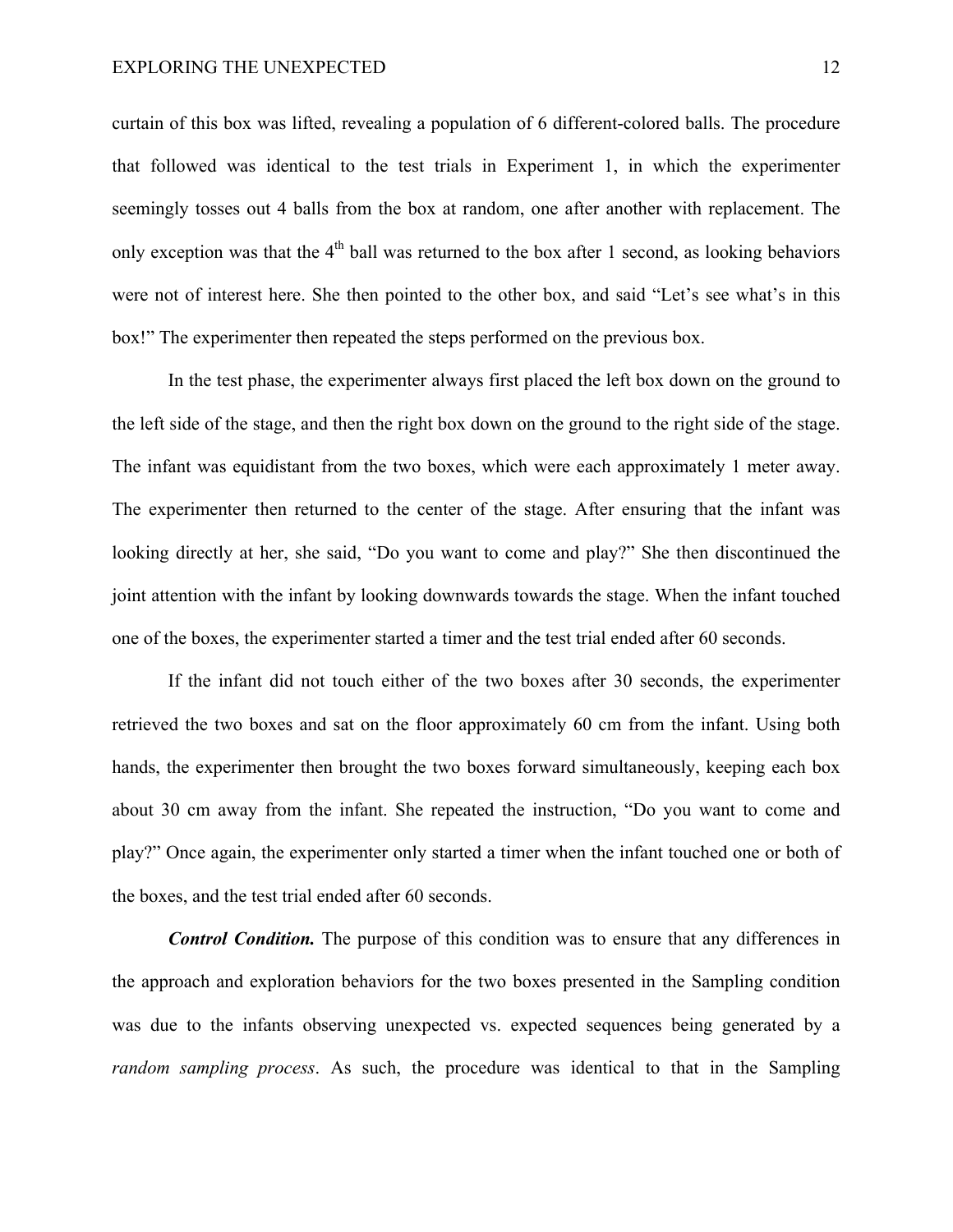condition, except that the balls were drawn out by the experimenter after she looked into the box. Since the experimenter had visual access while sampling from the box, this violates the random sampling assumption: the experimenter could pick and choose which balls she wanted to draw from the population box. This condition thus provided a measure of infants' approach and exploration behaviors for the two boxes when the assumption of random sampling does not hold. Again, the Control condition also ensured that any difference found in the Sampling condition was not due to an intrinsic preference for a certain type of sequence/box.

**Coding.** All of the infants' behaviors were coded offline. We had two measures: *touching the boxes,* and *reaching into the boxes.* The touching measure was operationalized as the amount of time that an infant's either or both hands were in contact with each of the two boxes. All time periods with the infant contacting the boxes were included in the analysis, i.e., the infant could be touching the boxes individually or both boxes simultaneously. However, times in which an infant was in contact with the boxes through her body or her legs were not included within this measure. The reaching measure was operationalized as the amount of time that an infant's hand was inserted into one of the openings present on the surfaces of the two boxes, such that the hand is no longer fully visible. Note that the two measures were not mutually exclusive. The video coding was performed using Datavyu (Datavyu Team, 2014).

#### **Results**

A second observer coded 50% of the infants' videos offline. Reliability was calculated as the proportion of total time both observers agreed that infants were touching/reaching into either the Uniform box or the Variable box. Thus, percentage agreement  $= 1 - \frac{1}{3}$  (absolute difference in time between original and second coder)/original coder]. Interscorer reliability averaged 93% for the touching measure, and 96% for the reaching measure. Preliminary analyses found no effect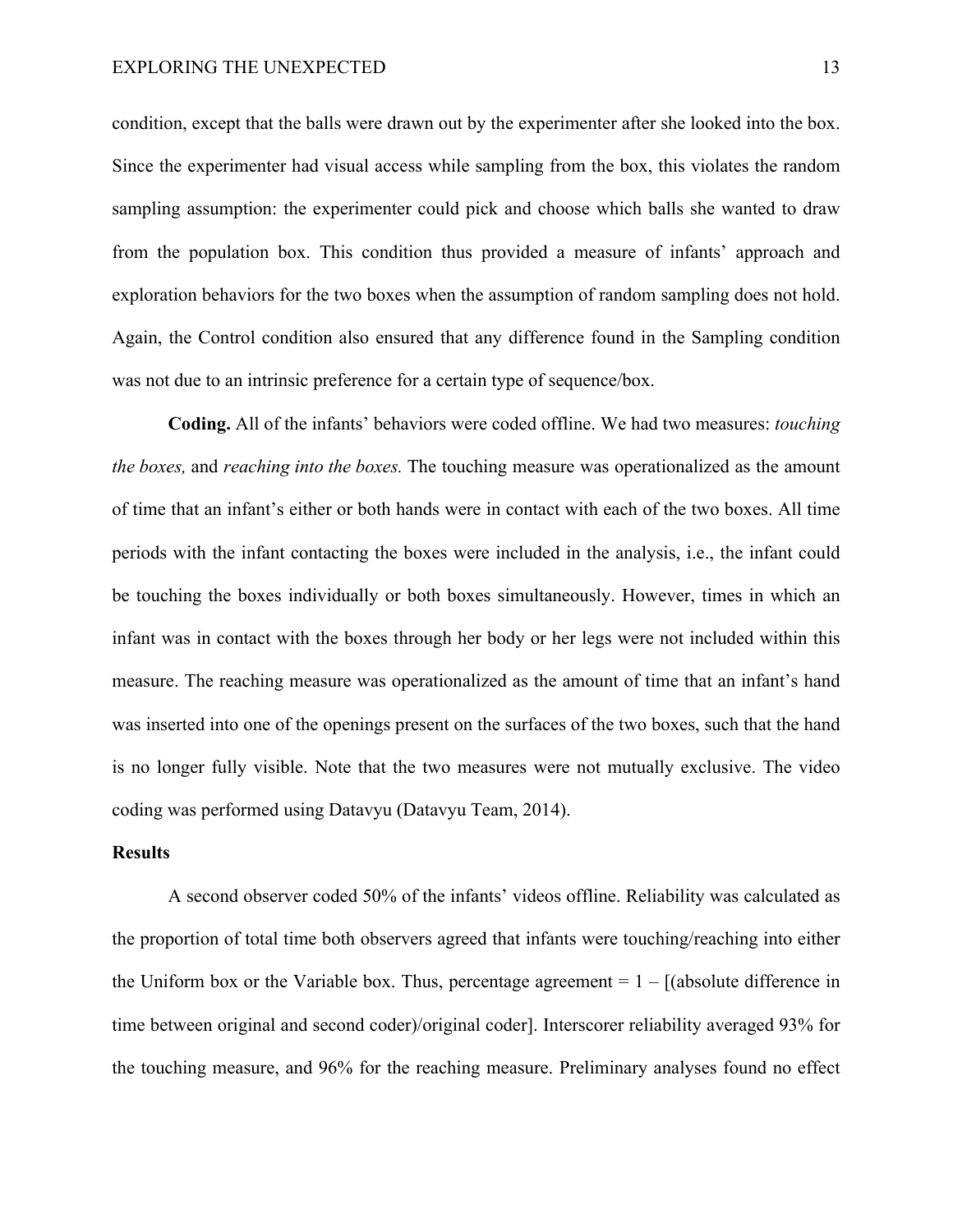of gender or demonstration order (Uniform box or Variable box presented first) on the two measures; subsequent analyses were collapsed over this variable.

We first analyzed the time infants spent *touching* the boxes by performing a 2 (Condition: Sampling vs. Control) x 2 (Box Type: Uniform vs. Variable) ANOVA with repeated-measures on the second factor. As hypothesized, the analysis yielded a significant interaction between Condition and Box Type for the amount of time infants spent touching the boxes,  $F(1, 38) =$ 26.52,  $p < .001$ ,  $\eta_p^2 = .41$ . No main effects were found.

Planned comparisons to analyze the significant interaction revealed that infants in the Sampling condition *touched* the Uniform box ( $M = 29.52$ s,  $SD = 25.44$ ) significantly longer than the Variable box ( $M = 5.72$ s,  $SD = 10.47$ ) at test,  $t(19) = 3.33$ ,  $p = .004$ ,  $d = .76$  (Figure 3). The result of a Wilcoxon signed-rank test was significant,  $z = 2.46$ ,  $p = .014$ . Fourteen out of 20 infants preferred touching the Uniform box to the Variable box, while the remaining 6 infants preferred touching the Variable box. In contrast, infants in the Control condition touched the Variable box ( $M = 32.57$ s,  $SD = 20.68$ ) significantly longer than the Uniform box ( $M = 8.52$ s, *SD*)  $= 9.65$ ),  $t(19) = 4.05$ ,  $p = .001$ ,  $d = .92$ . A Wilcoxon signed-rank test also showed a significant difference between the amount of time infants in this condition touched the two boxes,  $z = 3.02$ ,  $p = 0.002$ . Fifteen out of 20 infants in this condition preferred touching the Variable box, while the remaining five infants preferred the Uniform box.

Furthermore, there was no difference found in the overall amount of time that infants spent touching the two boxes between conditions (Sampling condition:  $M = 35.25$ s,  $SD = 22.18$ ; Control condition:  $M = 41.09$ s,  $SD = 18.35$ ),  $t(38) = .91$ ,  $p = .37$ .

We next analyzed the time infants spent *reaching* into the boxes by performing a 2 (Condition) x 2 (Box Type) ANOVA with repeated-measures on the second factor. The analysis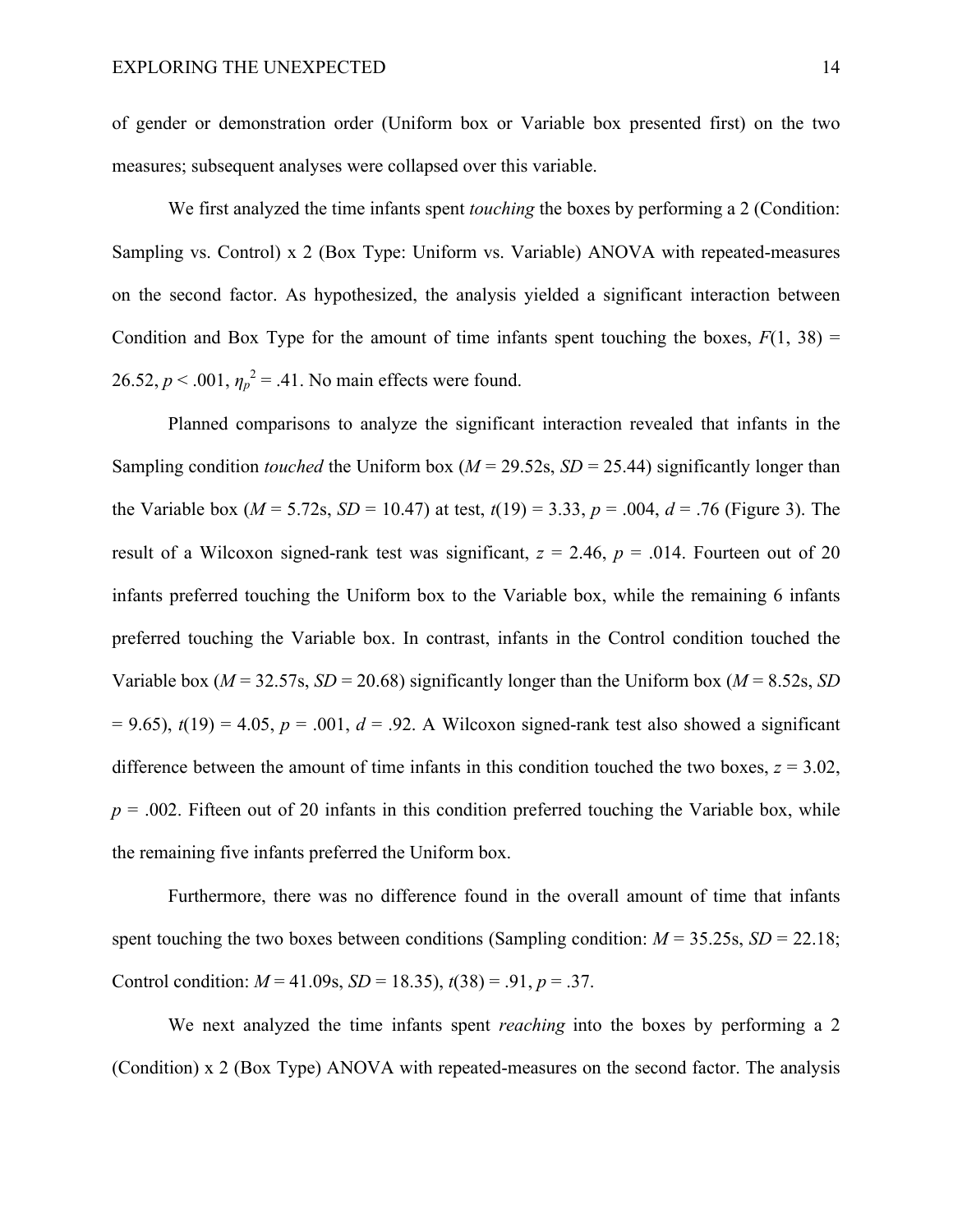yield a significant interaction between Condition and Box Type,  $F(1, 38) = 14.06$ ,  $p < .001$ ,  $\eta_p^2 =$ .27. There were no main effects.

Planned comparisons on the amount of time infants spent *reaching* into the boxes revealed that infants in the Sampling condition spent a significantly longer time reaching into the Uniform box ( $M = 10.96$ s,  $SD = 15.04$ ) than the Variable box ( $M = 0.70$ s,  $SD = 2.24$ ) during the 60s test period,  $t(19) = 2.93$ ,  $p = .009$ ,  $d = .76$ . The result of a Wilcoxon signed-rank test was significant,  $z = 2.51$ ,  $p = .012$ . Ten out of 20 infants preferred reaching into the Uniform box than into the Variable box, while only two infants preferred reaching into the Variable box over the Uniform box. The remaining 8 infants did not reach into either boxes. An additional analysis that excluded infants who did not reach into either of the two boxes similarly showed that infants in the Sampling condition spent a significantly longer time reaching into the Uniform box,  $t(11)$  = 3.44,  $p = .006$ ,  $d = 1.85$ .

According to these reaching times, 37.12% of the time that these infants were in physical contact with the Uniform box was spent reaching into it, while only 12.23% of the time that they were in physical contact with the Variable box was spent reaching into it.

In contrast, infants in the Control condition reached into the Variable box  $(M = 8.97s, SD)$  $= 13.86$ ) for a significantly longer time than the Uniform box ( $M = 1.52$ s,  $SD = 3.45$ ),  $t(19) =$ 2.35,  $p = .03$ ,  $d = .59$ . The Wilcoxon signed-rank test showed a significant difference in the amount of time infants spent reaching into the two boxes,  $z = 2.29$ ,  $p = .022$ . Eleven out of the 20 infants preferred reaching into the Variable box over the Uniform box, while only three infants preferred reaching into the Uniform box than into the Variable box. The remaining 6 infants did not reach inside of either boxes. Likewise, an additional analysis excluding infants who did not reach into either of the two boxes showed that infants in the Control condition spent a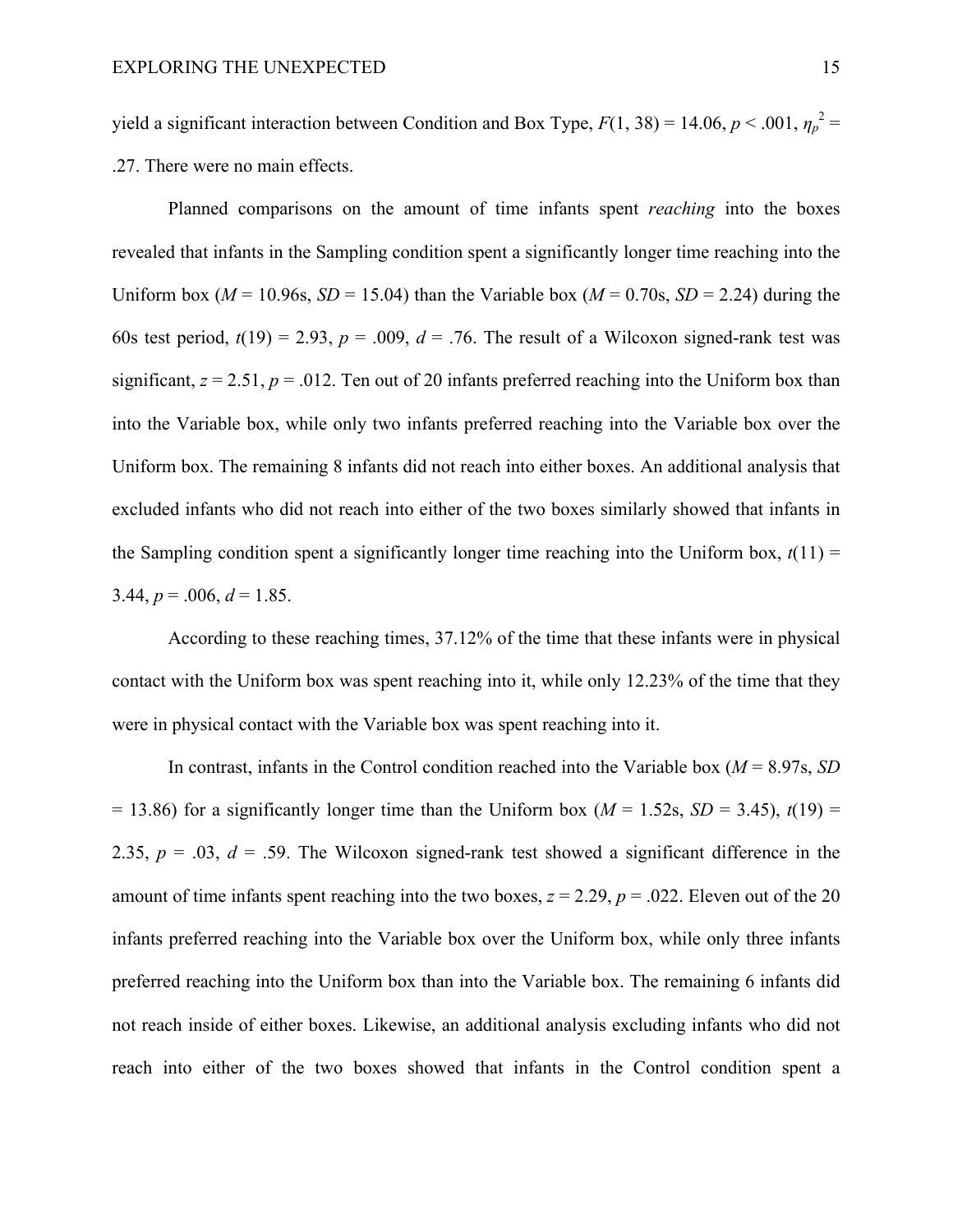significantly longer time reaching into the Variable box,  $t(13) = 2.49$ ,  $p = .027$ ,  $d = .83$ . These infants in this condition spent 27.54% of the time that they were in contact with the Variable box on reaching inside of it, but only spent 8.22% of the time that they were in contact with the Uniform box on reaching inside it. (See Figure 4 for mean reaching times).

# **Discussion**

Infants in the Sampling condition preferentially explored the box that was the source of an unexpected event. Not only did they touch the Uniform box for a longer time than the Variable box, they also spent more time reaching inside of it, which is a behavior that could yield information about the mechanics of the sampling process. These results correspond with the findings in Experiment 1, demonstrating that infants selectively approach and explore sources that violate their expectations. The pattern of exploration behaviors was reversed in the Control condition, demonstrating it was the presentation of a random sampling process that led infants to preferentially approach and explore the Uniform box; infants did not show an intrinsic preference for a box generating a uniform sequence.

#### **General Discussion**

Using a probability task over two experiments, we demonstrate that infants preferentially approach and explore sources of unexpected events. In Experiment 1, 13-month-old infants saw balls ostensibly being randomly sampled from a population of 6 different-colored balls, creating an expectation that different-colored balls should be produced. Infants looked longer when the box generated four identical balls, establishing that infants share adult intuitions towards such events: under conditions of random sampling, a uniform sequence of ball tosses is more unexpected than a variable one. Experiment 2 demonstrated that infants spent more time touching and reaching into a box that generated a uniform sequence instead of a variable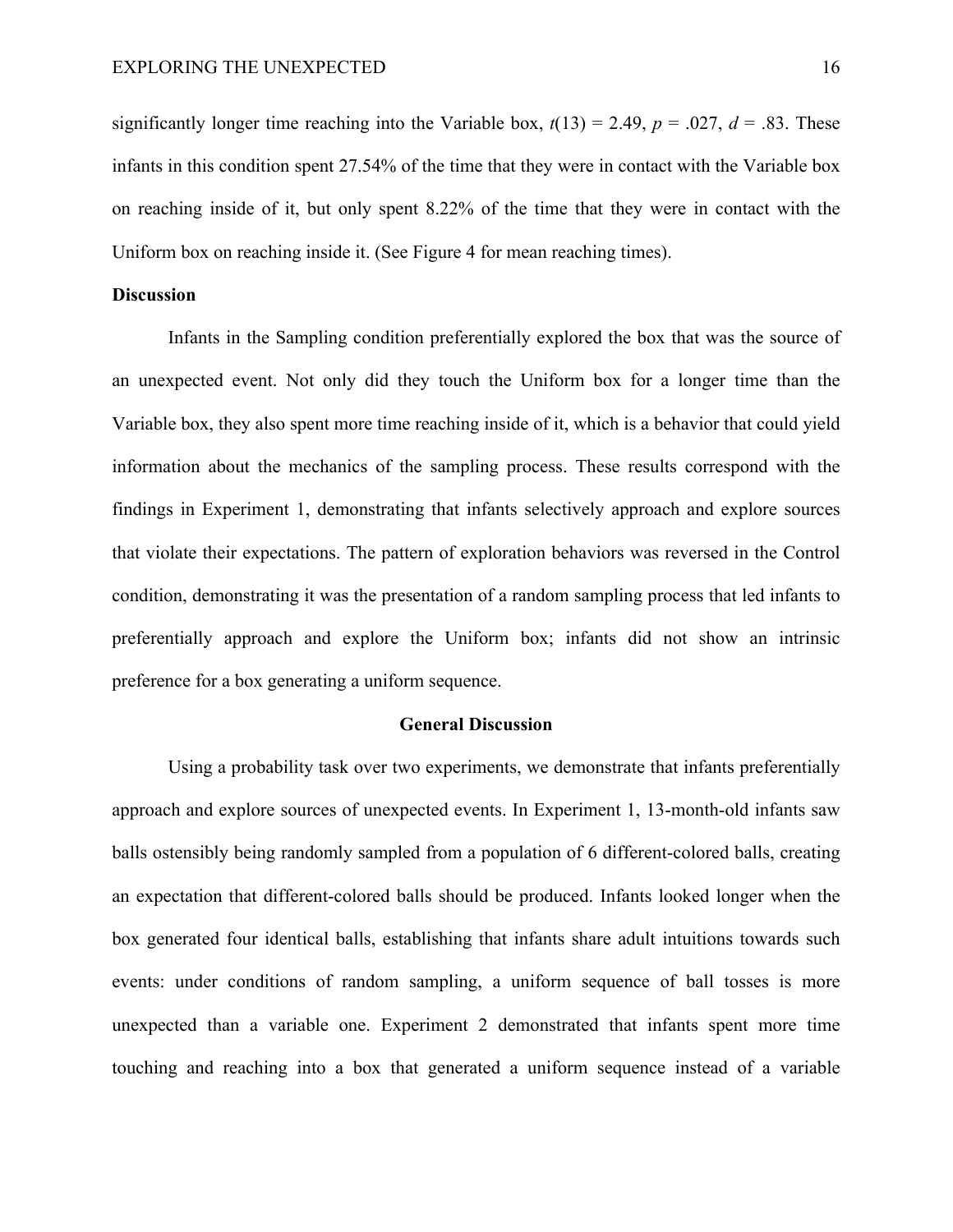sequence. Thus, the selectivity observed in infant looking time in VOE experiments is similarly observed in infant approach behaviors in action tasks.

Our findings replicate and extend recent results by Stahl and Feigenson (2015), demonstrating that when infants observe events that defy their expectations, they show preferential approach and exploration – they are drawn towards the source of the anomaly. This selectivity in exploration is not limited to domains of core knowledge or only to events that are impossible*.* The consequences of observing an expectancy violation may apply across many different domains of knowledge, placing infants in good stead to learn about different aspects of their world.

It is interesting that we also found a strong correspondence between the Control conditions in the two experiments: 13-month-olds looked longer at the variable sequence in Experiment 1, and they also spent more time with the Variable box in Experiment 2. We speculate that other factors, such as novelty and perceptual salience, may drive infants' looking and exploration patterns as well. This explanation is consistent with the well-established finding that many animals, including children, selectively explore novel stimuli (Berlyne, 1966; Dember & Earl, 1957; Henderson & Moore, 1980; Hutt & Bhavnani, 1972).

The current work also makes a novel contribution to the field of research examining infants through the use of action tasks. Previous studies have largely focused on tasks that provide converging evidence for early competencies demonstrated in VOE experiments. For example, researchers show that infants reach towards helpful characters (Hamlin et al., 2008), or containers/occluders that should contain a retrievable toy (Hespos & Baillargeon, 2006, 2008). They also crawl towards a bucket that has a greater amount of crackers (Feigenson et al., 2002) or a jar that has a higher probability of obtaining a preferred lollipop (Denison & Xu, 2010,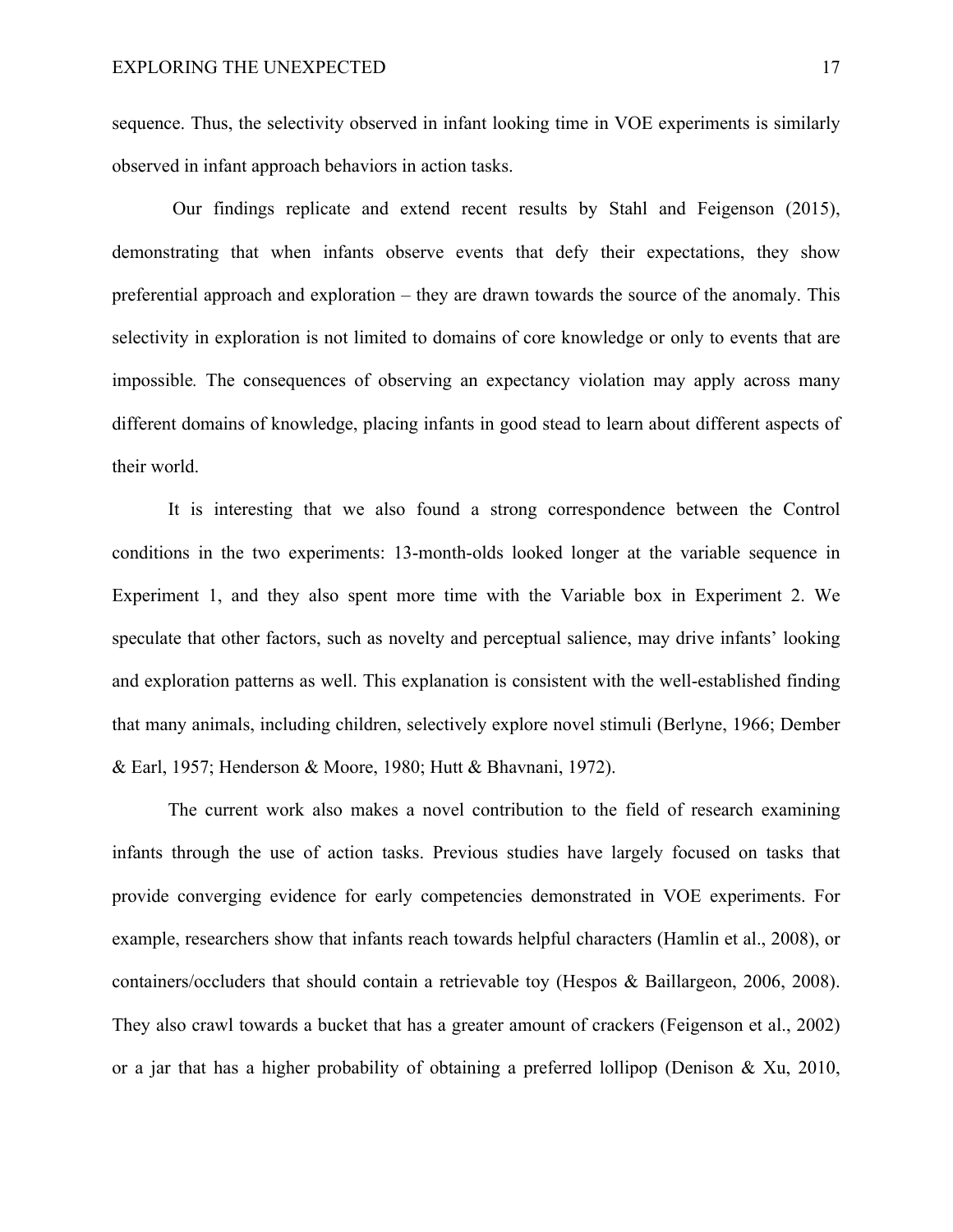2014). Although these tasks involve approach, they do not shed light on the downstream consequences of observing an expectancy violation. Our results indicate that infants spontaneously explore sources that violate their expectations, potentially providing themselves with new learning opportunities. This claim is corroborated by several recent studies demonstrating the children can actively influence their own learning outcomes by allocating their attention in systematic ways (Cook, Goodman, & Schulz, 2011; Gerken, Balcomb, & Minton, 2011; Kidd, Piantadosi, & Aslin, 2012; Schulz & Bonawitz, 2007).

In summary, our experiments provide strong evidence that infants preferentially explore sources of unexpected events. Future work is necessary to examine the information that infants might be gathering from their physical exploration, and how such evidence might be incorporated into their knowledge base. This line of research may shed light on how infants play an active role in driving their own development, providing new insights for characterizing the learning infant.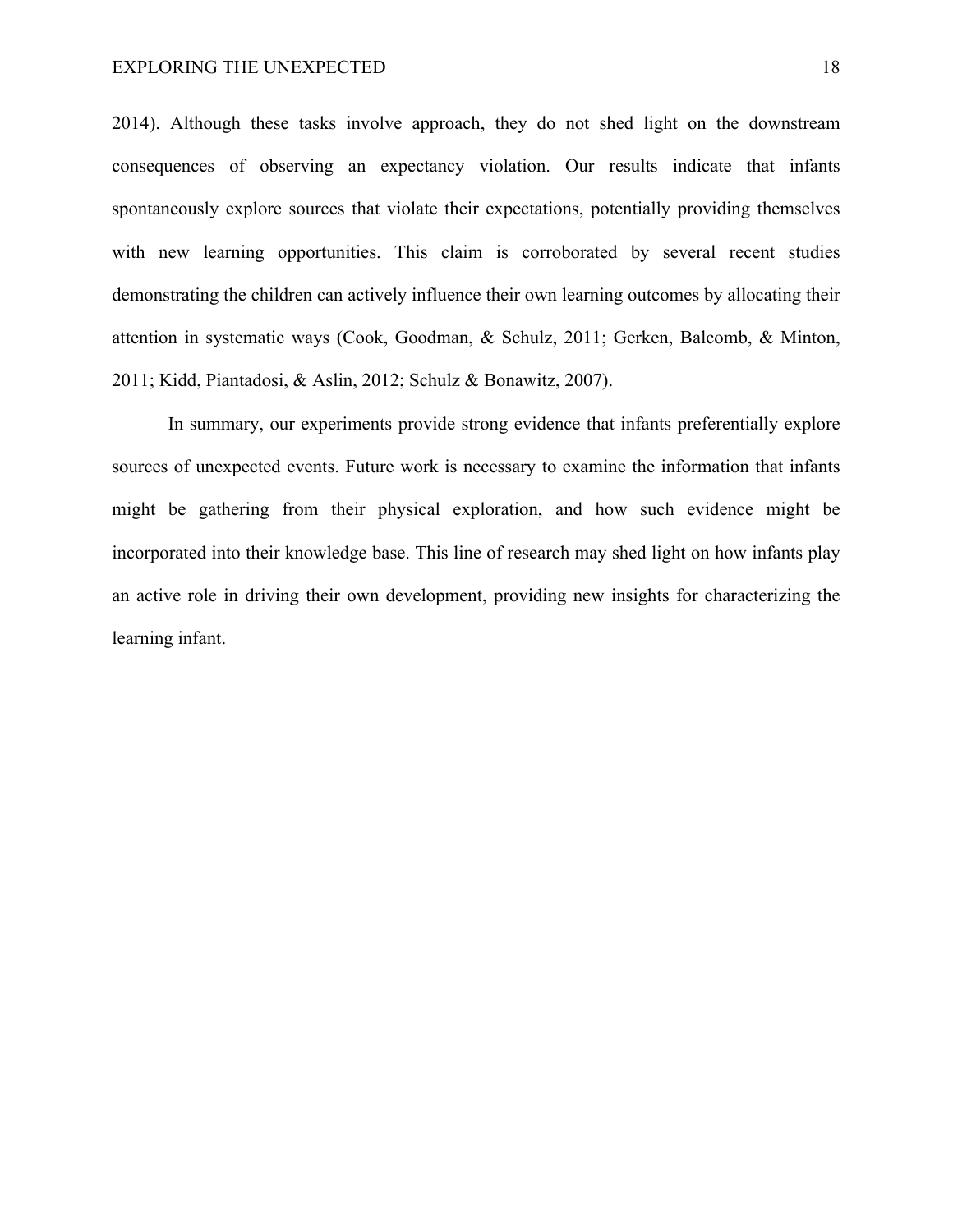#### References

- Baillargeon, R. (2008). Innate Ideas Revisited: For a Principle of Persistence in Infants' Physical Reasoning. *Perspectives on Psychological Science*, *3*(1), 2–13. doi:10.1111/j.1745- 6916.2008.00056.x
- Baillargeon, R., Spelke, E. S., & Wasserman, S. (1985). Object permanence in five-month-old infants. *Cognition*, *20*(3), 191–208.
- Berlyne, D. E. (1966). Curiosity and exploration. *Science*, *153*(3731), 25–33.
- Buresh, J. S., & Woodward, A. L. (2007). Infants track action goals within and across agents. *Cognition*, *104*(2), 287–314. doi:10.1016/j.cognition.2006.07.001

Carey, S. (2009). *The origin of concepts*. New York: Oxford University Press, USA.

- Cheries, E. W., Mitroff, S. R., Wynn, K., & Scholl, B. J. (2008). Cohesion as a constraint on object persistence in infancy. *Developmental Science, 11*(3), 427–432. http://doi.org/10.1111/j.1467-7687.2008.00687.x
- Cook, C., Goodman, N. D., & Schulz, L. E. (2011). Where science starts: spontaneous experiments in preschoolers' exploratory play. *Cognition*, *120*(3), 341–9. doi:10.1016/j.cognition.2011.03.003
- Dember, W. N., & Earl, R. W. (1957). Analysis of exploratory, manipulatory, and curiosity behaviors. *Psychological Review*, *64*(2), 91.
- Denison, S., & Xu, F. (2010). Twelve- to 14-month-old infants can predict single-event probability with large set sizes. *Developmental Science*, *13*(5), 798–803. doi:10.1111/j.1467-7687.2009.00943.x
- Feigenson, L., Carey, S., & Hauser, M. (2002). The representations underlying infants' choice of more: object files versus analog magnitudes. *Psychological Science*, *13*(2), 150–156. doi:10.1111/1467-9280.00427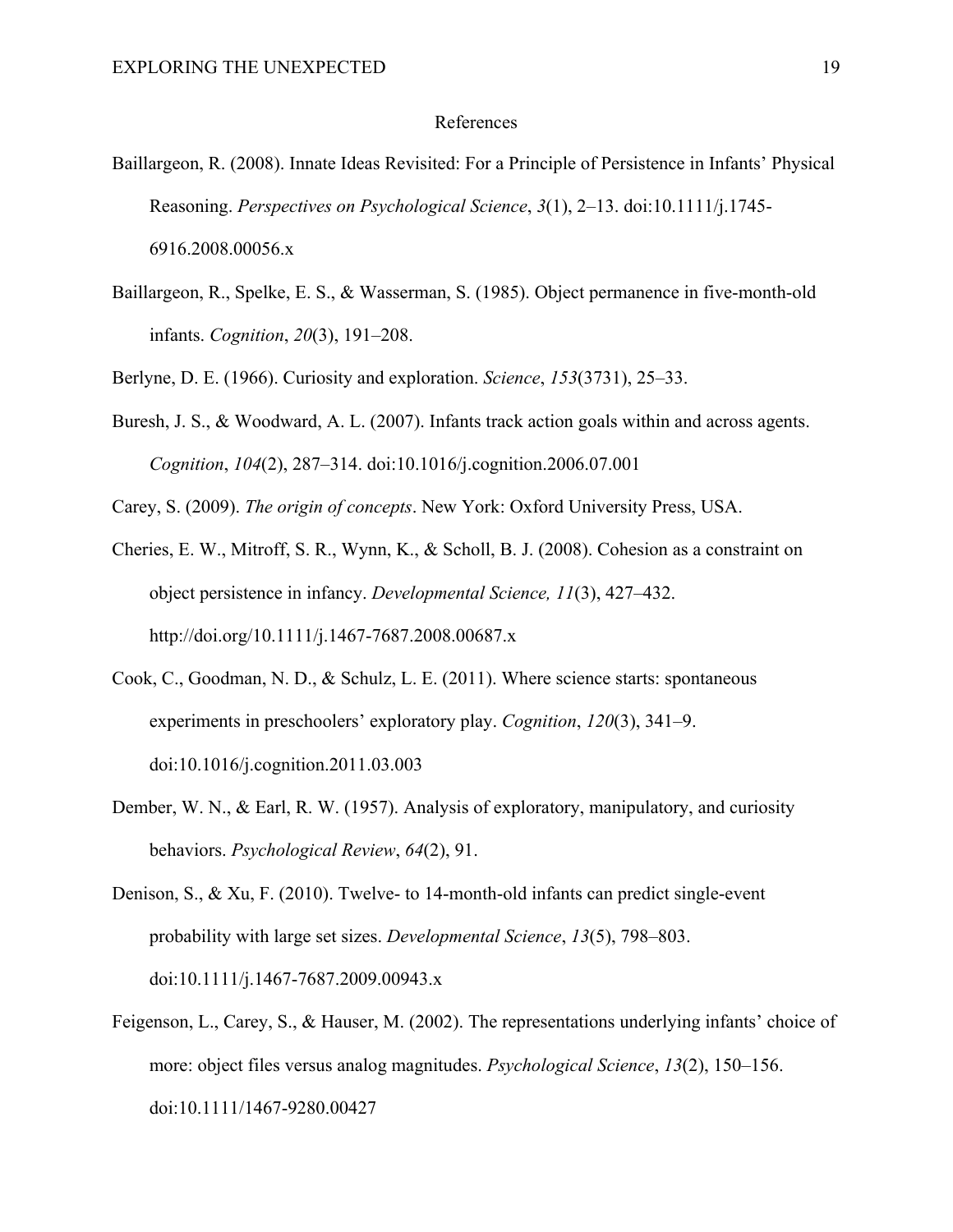- Fiser, J., & Aslin, R. N. (2002). Statistical learning of new visual feature combinations by infants. *Proceedings of the National Academy of Sciences of the United States of America*, *99*(24), 15822–15826. doi:10.1073/pnas.232472899
- Gergely, G., Nádasdy, Z., Csibra, G., & Bíró, S. (1995). Taking the intentional stance at 12 months of age. *Cognition*, *56*(2), 165–93.
- Gerken, L., Balcomb, F., & Minton, J. (2011). Infants avoid "labouring in vain"by attending more to learnable than unlearnable linguistic patterns. *Developmental Science*, 1–8. doi:10.1111/j.1467-7687.2011.01046.x
- Griffiths, T. L., & Tenenbaum, J. B. (2007). From mere coincidences to meaningful discoveries. *Cognition*, *103*(2), 180–226. doi:10.1016/j.cognition.2006.03.004
- Hamlin, J. K., Wynn, K., & Bloom, P. (2008). Social evaluation by preverbal infants. *Nature*, *63*(November), 219. doi:10.1203/PDR.0b013e318168c6e5
- Henderson, B., & Moore, S. G. (1980). Children's Responses to Objects Differing in Novelty in Relation to Level of Curiosity and Adult Behavior. *Child Development*, *51*(2), 457. doi:10.2307/1129279
- Hernik, M., & Southgate, V. (2012). Nine-months-old infants do not need to know what the agent prefers in order to reason about its goals: On the role of preference and persistence in infants' goal-attribution. *Developmental Science*, *15*(5), 714–722. doi:10.1111/j.1467- 7687.2012.01151.x
- Hespos, S. J., & Baillargeon, R. (2006). Décalage in infants' knowledge about occlusion and containment events: Converging evidence from action tasks. *Cognition*, *99*(2), 31–41. doi:10.1016/j.cognition.2005.01.010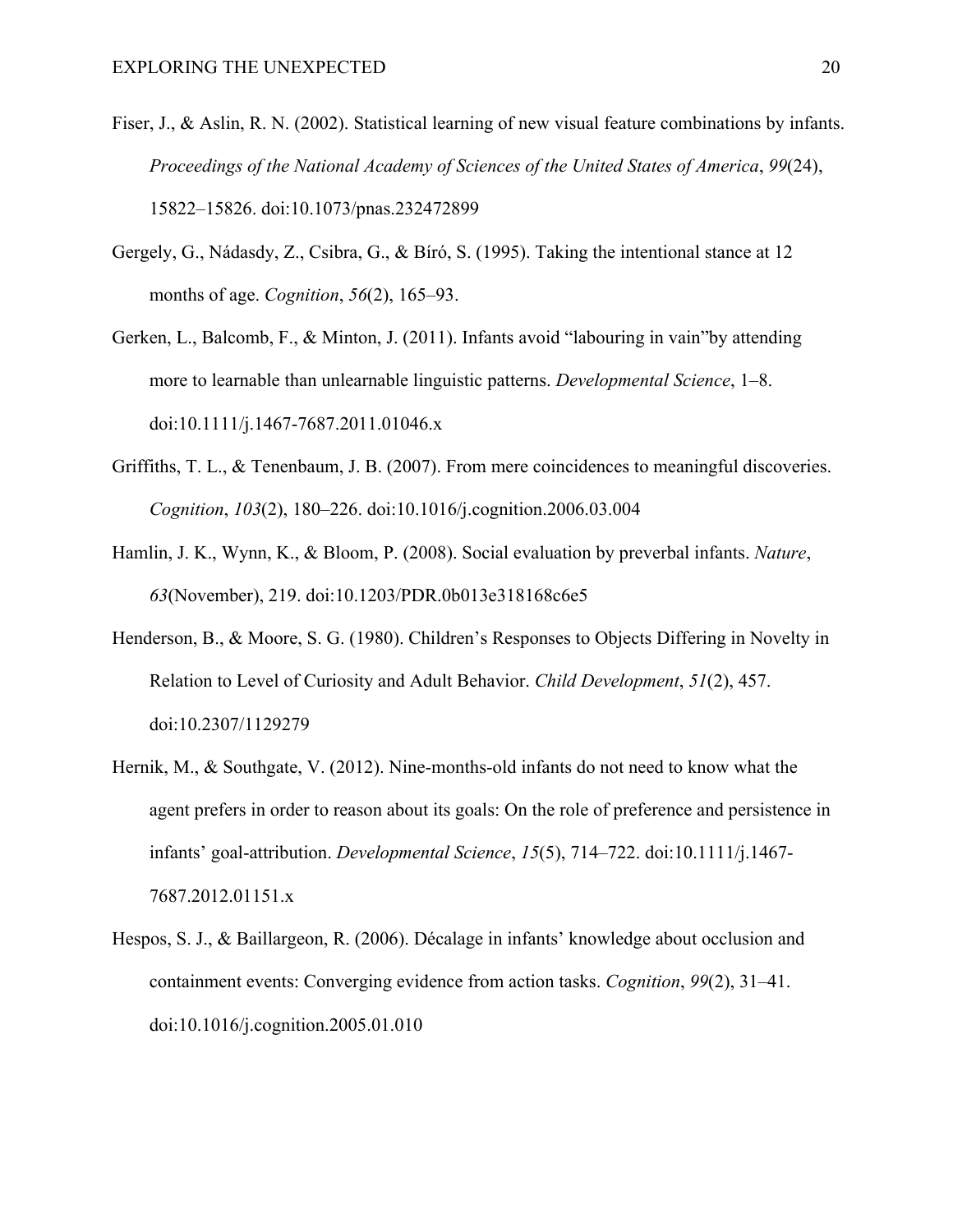Hespos, S. J., & Baillargeon, R. (2008). Young infants' actions reveal their developing knowledge of support variables: Converging evidence for violation-of-expectation findings. *Cognition*, *107*(1), 304–316. doi:10.1016/j.cognition.2007.07.009

Hutt, C., & Bhavnani, R. (1972). Predictions from play. *Nature*, *237*, 171 – 172.

- Izard, V., Sann, C., Spelke, E. S., & Streri, A. (2009). Newborn infants perceive abstract numbers. *Proceedings of the National Academy of Sciences of the United States of America*, *106*(25), 10382–5. doi:10.1073/pnas.0812142106
- Kidd, C., Piantadosi, S. T., & Aslin, R. N. (2012). The Goldilocks effect: human infants allocate attention to visual sequences that are neither too simple nor too complex. *PloS One*, *7*(5), e36399. doi:10.1371/journal.pone.0036399
- Kirkham, N. Z., Slemmer, J. a, & Johnson, S. P. (2002). Visual statistical learning in infancy: evidence for a domain general learning mechanism. *Cognition*, *83*(2), B35–42.

Leslie, A. M. (2004). Who's for learning? *Developmental Science*, *7*(4), 417–419.

- Mccrink, K., & Wynn, K. (2015). Large-Number Addition and Subtraction by 9-Month-Old Infants, *15*(11), 9–14.
- Onishi, K. H., & Baillargeon, R. (2005). Do 15-month-old infants understand false beliefs? *Science (New York, N.Y.)*, *308*(5719), 255–8. doi:10.1126/science.1107621
- Schulz, L. E., & Bonawitz, E. B. (2007). Serious fun: preschoolers engage in more exploratory play when evidence is confounded. *Developmental Psychology*, *43*(4), 1045–50. doi:10.1037/0012-1649.43.4.1045
- Sim, Z., & Xu, F. (2013). Infants' Early Understanding of Coincidences. In M. Knauff, M. Pauen, N. Sebanz, & I. Wachsmuth (Eds.), *Proceedings of the 35th Annual Conference of the Cognitive Science Society* (pp. 3402–3407). Austin, Texas: Cognitive Science Society.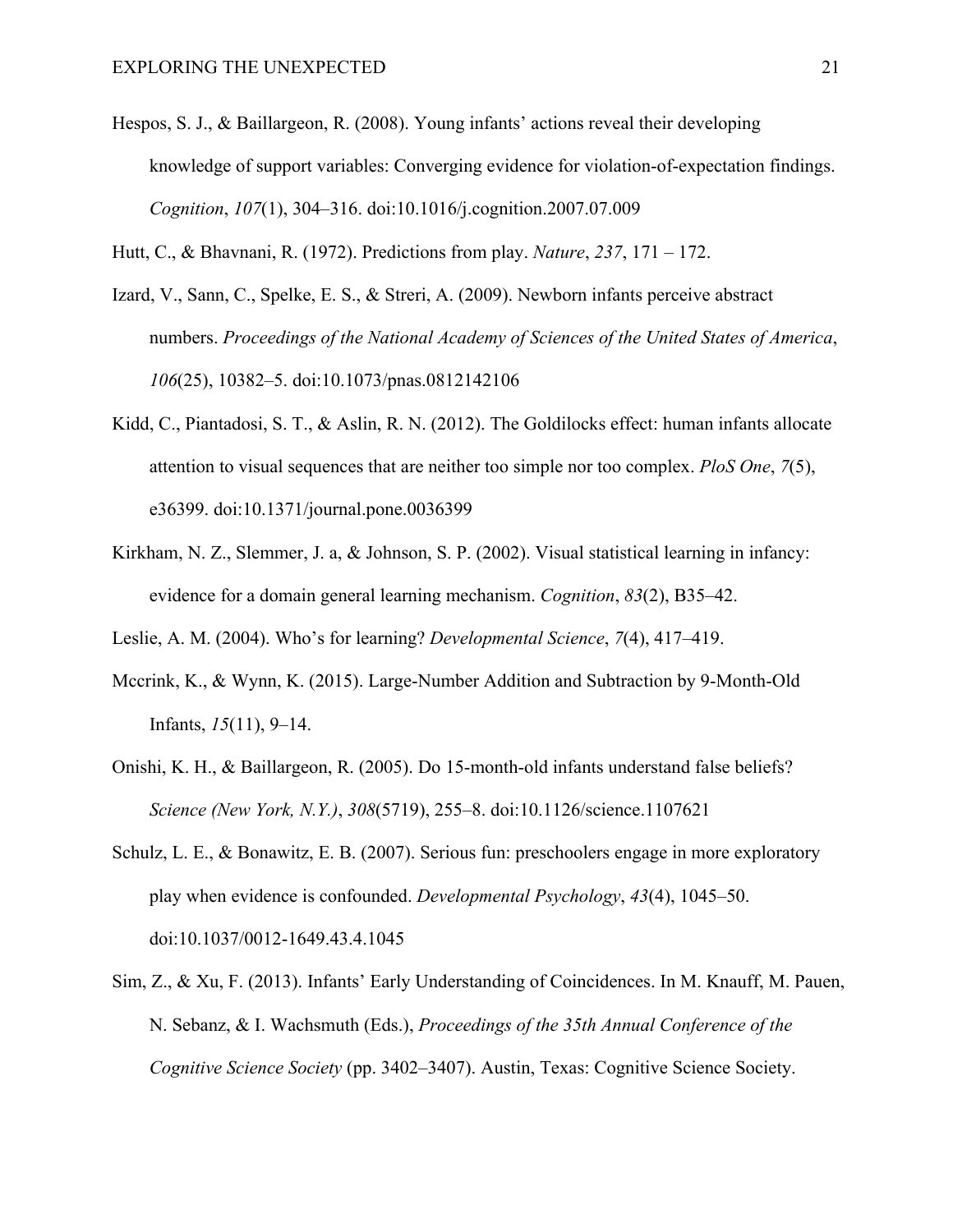- Spelke, E. S., Breinlinger, K., Macomber, J., & Jacobson, K. (1992). Origins of knowledge. *Psychological Review*, *99*(4), 605–632.
- Stahl, A. E., & Feigenson, L. (2015). Observing the unexpected enhances infants ' learning and exploration. *Science*, *348*(91).

Téglás, E., Girotto, V., Gonzalez, M., & Bonatti, L. L. (2007). Intuitions of probabilities shape expectations about the future at 12 months and beyond. *Proceedings of the National Academy of Sciences of the United States of America*, *104*(48), 19156–9. doi:10.1073/pnas.0700271104

Woodward, A. L. (1998). Infants selectively encode the goal object of an actor's reach. *Cognition*, *69*, 1–34. doi:10.1016/S0010-0277(98)00058-4

Wynn, K. (1992). Addition and subtraction by human infants. *Nature*, *358*, 749–750.

Xu, F., & Garcia, V. (2008). Intuitive statistics by 8-month-old infants. *Proceedings of the National Academy of Sciences of the United States of America*, *105*(13), 5012–5. doi:10.1073/pnas.0704450105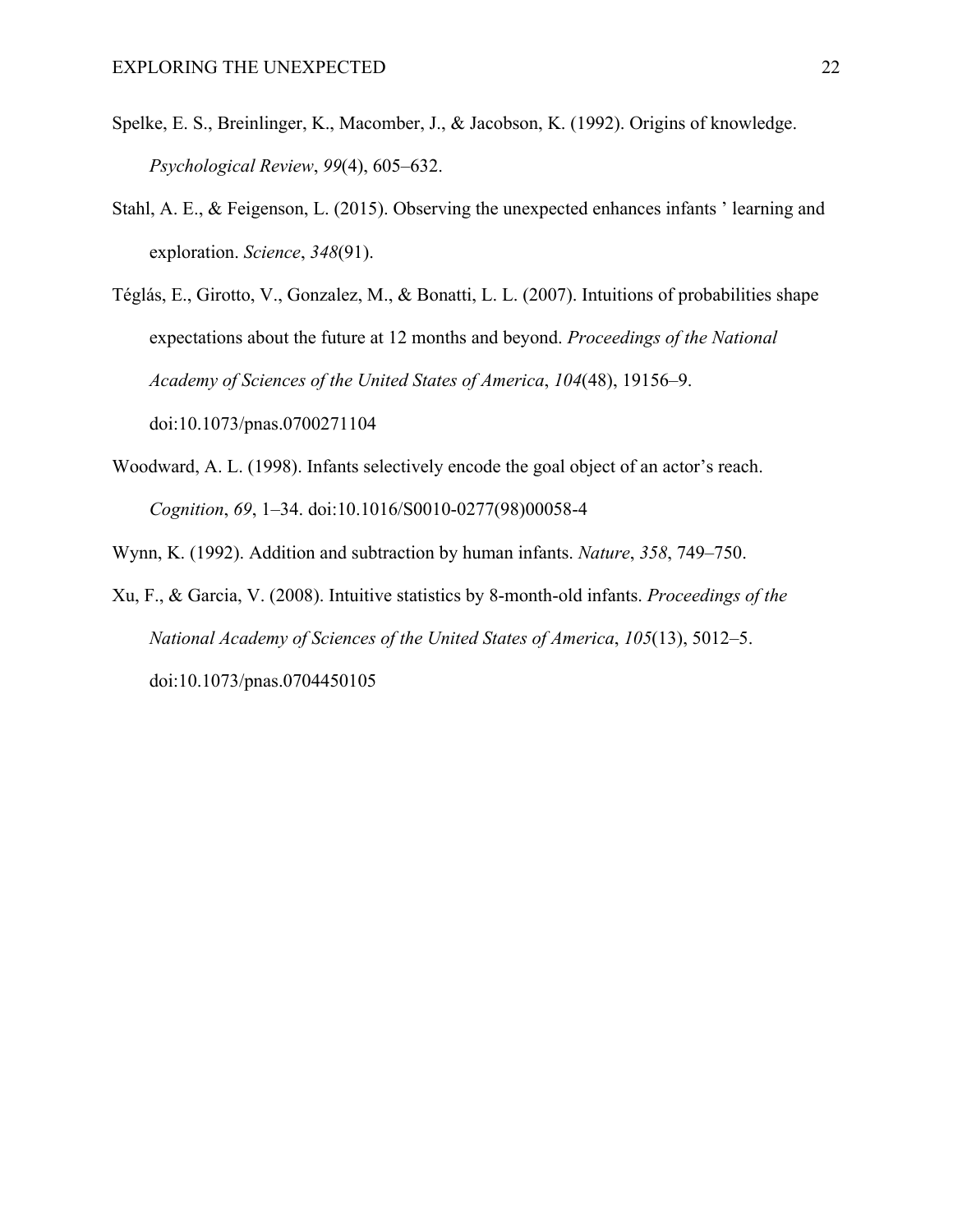

*Figure 1*. (A) Schematic representation of Experiment 1. (B) Schematic representation of Experiment 2.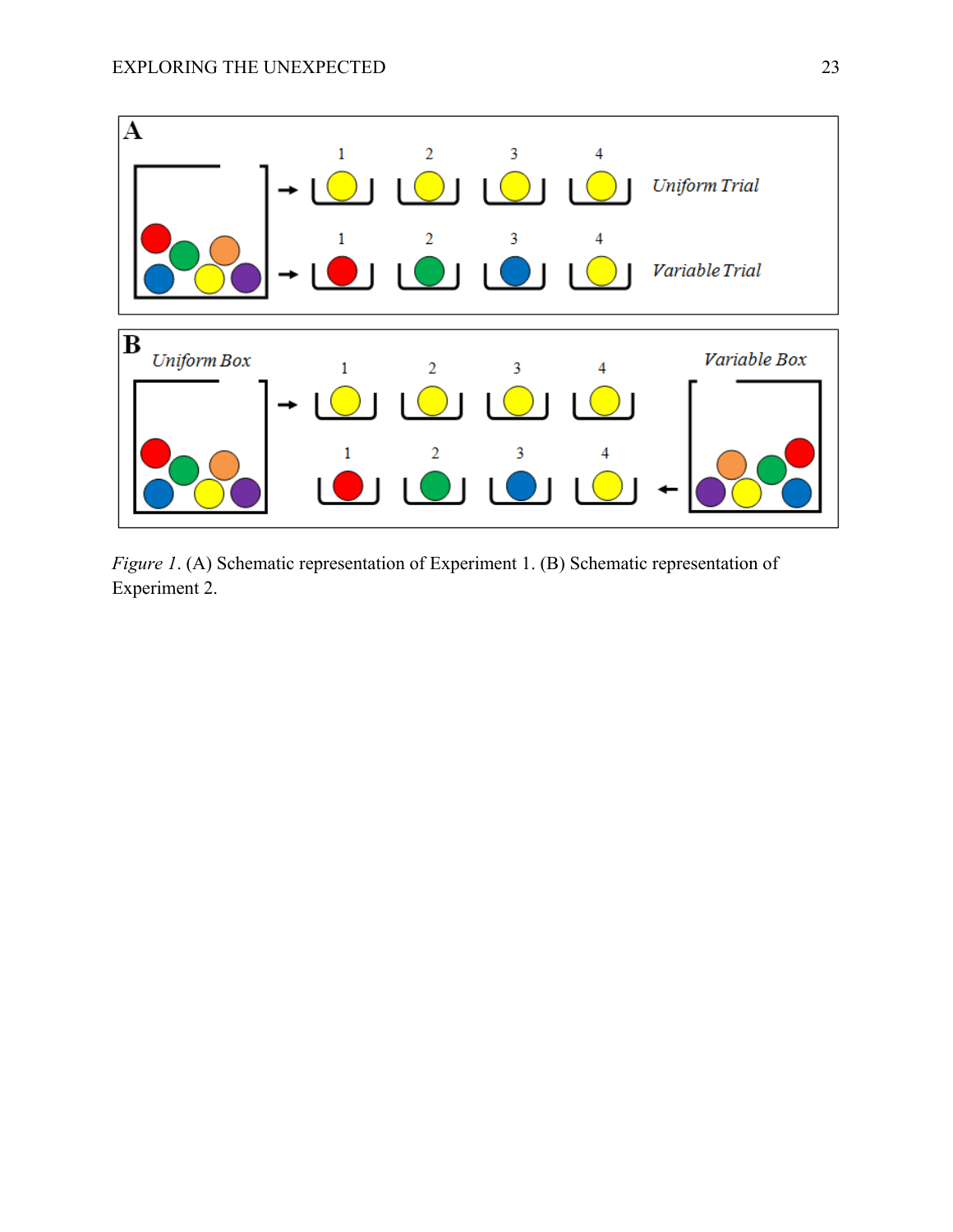

*Figure 2*. Mean looking times in the Sampling condition and the Control condition. Error bars represent standard error.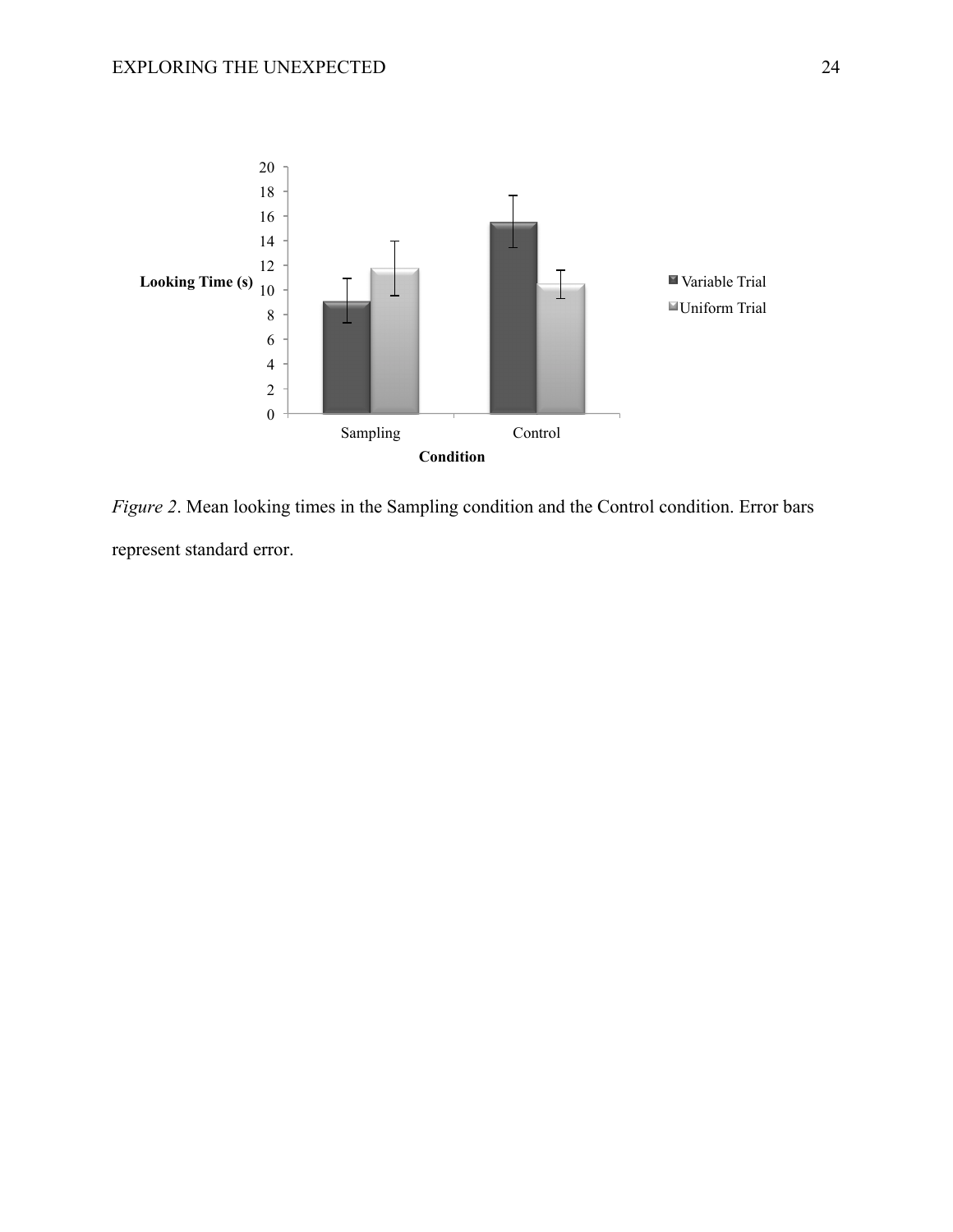

*Figure 3.* Mean amount of time spent touching the Variable box and the Uniform box in the Sampling condition and the Control condition. Error bars represent standard error.